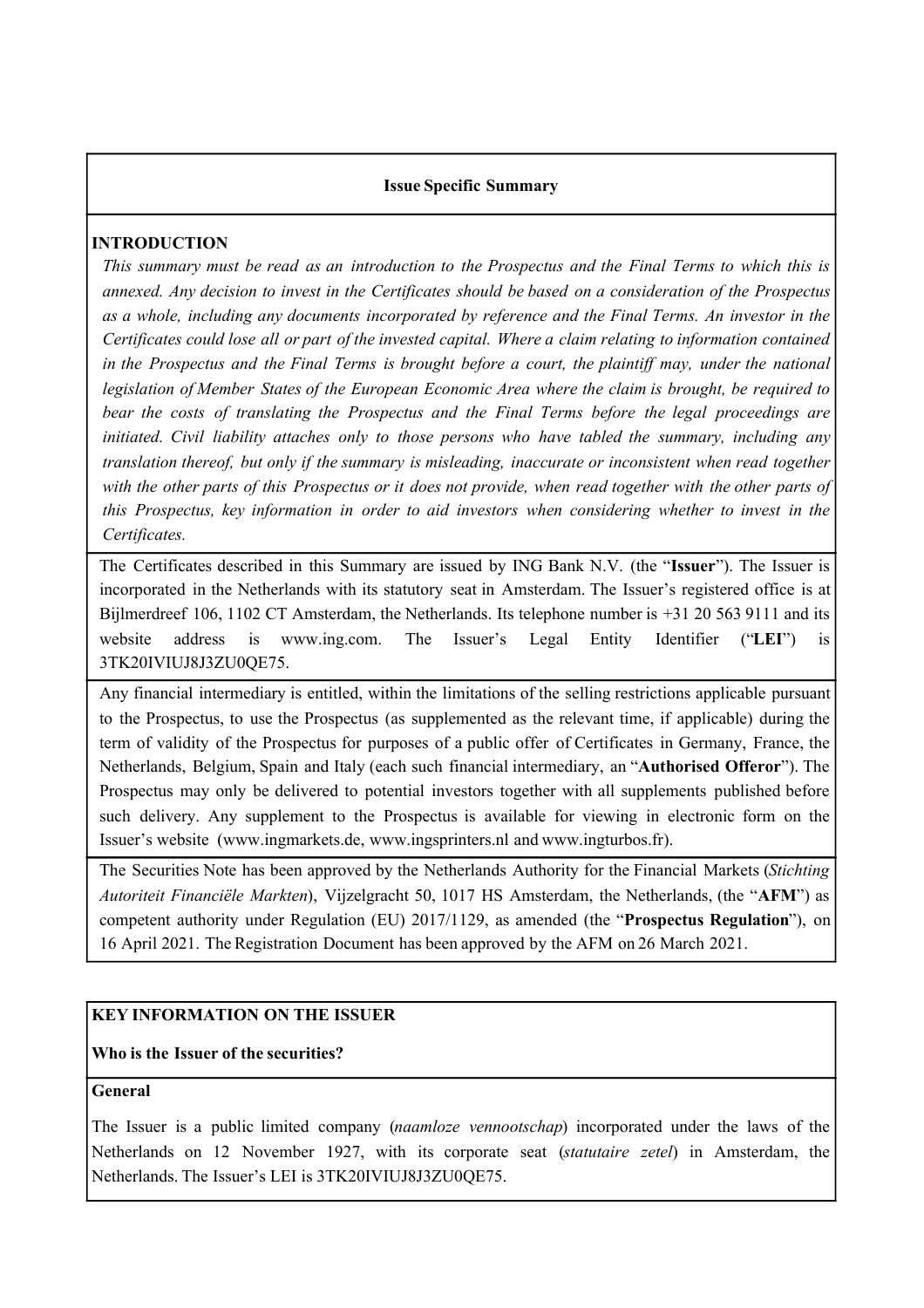The Issuer is part of ING Groep N.V. ("**ING Group**"). ING Group is the holding company of a broad spectrum of companies (together called "**ING**") offering banking services to meet the needs of a broad customer base. The Issuer is a wholly-owned, non-listed subsidiary of ING Group and currently offers retail banking services to individuals, small and medium-sized enterprises and mid-corporates in Europe, Asia and Australia and wholesale banking services to customers around the world, including multinational corporations, governments, financial institutions and supranational organisations. The Issuer is not dependent upon other entities within ING Group.

# **Share Capital and Preference Shares**

As at the date of the Registration Document, the authorised capital of ING Bank N.V. amounted to one billion, eight hundred and eight million euros (EUR 1,808,000,000) and was divided as follows:

- a. one billion, five hundred and ninety-nine million, nine hundred and ninety-nine thousand, nine hundred and fifty (1,599,999,950) ordinary shares, each having a nominal value of one euro and thirteen cents (EUR 1.13); and
- b. fifty (50) preference shares, each having a nominal value of one euro and thirteen cents (EUR 1,13), divided into twenty-six (26) series, each designated by a different letter, of which series A, B, D, and E each consists of one (1) preference share, series F to Y inclusive each consists of two (2) preference shares and series C and Z each consists of three (3) preference shares, each series of preference shares counting as a separate class of share.

The issued and paid-up capital amounted to EUR 525 million, consisting of 465 million ordinary shares and seven preference shares at 31 December 2020.

# **Supervisory Board and Management Board Banking**

ING Bank N.V. has a two-tier board system, consisting of a Supervisory Board and a Management Board Banking. The task of the Supervisory Board is to supervise the policy of the Management Board Banking and the general course of events at ING Bank and to assist the Management Board Banking by providing advice. The Management Board Banking is responsible for the daily management of ING Bank N.V.

As at the date of the Registration Document, the composition of the Supervisory Board and the Management Board Banking is as follows:

Supervisory Board: G.J. (Hans) Wijers (chairman), A.M.G. (Mike) Rees (vice-chairman), J. (Juan) Colombás, M. (Mariana) Gheorghe, M. (Margarete) Haase, L.J. (Lodewijk) Hijmans van den Bergh, H. (Herman) Hulst, H. (Harold) Naus and H.W.P.M.A. (Herna) Verhagen.

Management Board Banking: S.J.A. (Steven) van Rijswijk (CEO), T. (Tanate) Phutrakul (CFO), L. (Ljiljana) Cortan (CRO), P. Abay (Pinar), A. (Andrew) Bester, A. (Aris) Bogdaneris, R. (Ron) van Kemenade (CTO) and R.M.M. (Roel) Louwhoff<sup>1</sup> (COO).

<sup>1</sup> Roel Louwhoff will step down from the Management Board Banking effective of 1 August 2021 and will leave ING on 1 November 2021.

# **Statutory Auditor**

As of the date of the Registration Document, KPMG Accountants N.V. (the "Statutory Auditor"), located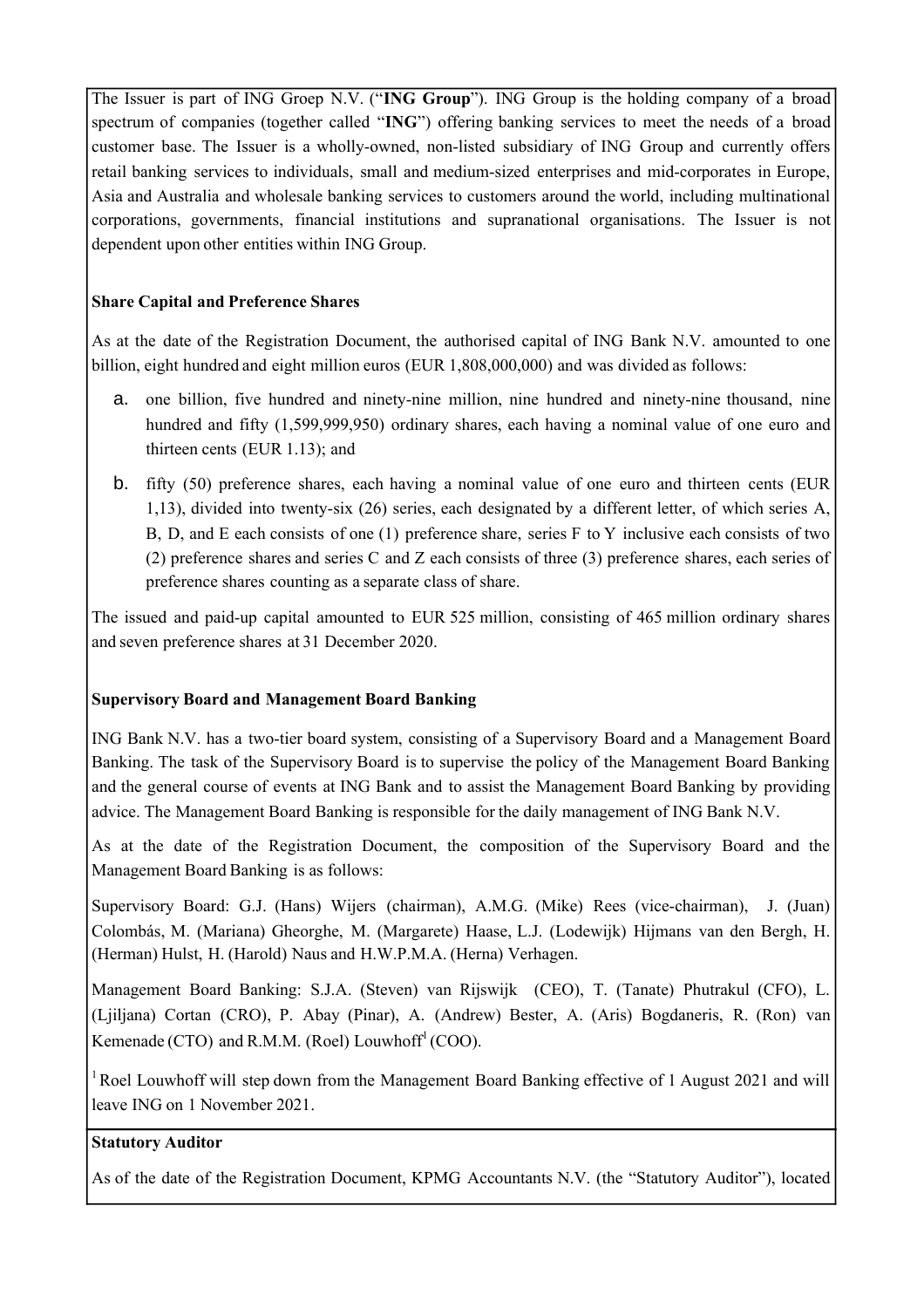in Amstelveen, the Netherlands at Laan van Langerhuize 1, 1186 DS Amstelveen, the Netherlands, is the independent auditor of the Issuer.

#### **What is the key financial information regarding the Issuer? Key Consolidated Figures ING Bank N.V.**(1)

| (EUR millions)                                | 2020    | 2019    |
|-----------------------------------------------|---------|---------|
| <b>Balance sheet</b> <sup>(2)</sup>           |         |         |
| Total assets                                  | 937,379 | 891,910 |
| Total equity                                  | 48,697  | 47,817  |
| Deposits and funds borrowed <sup>(3)</sup>    | 776,809 | 734,957 |
| Loans and advances                            | 598,306 | 611,907 |
| Results <sup>(4)</sup>                        |         |         |
| Total income                                  | 17,645  | 18,295  |
| Operating expenses                            | 11,160  | 10,343  |
| Additions to loan loss provisions             | 2,675   | 1,120   |
| Result before tax                             | 3,810   | 6,831   |
| Taxation                                      | 1,317   | 1,889   |
| Net result (before non-controlling interests) | 2,493   | 4,942   |
| Attributable to Shareholders of the parent    | 2,415   | 4,843   |
| Ratios (in per cent.)                         |         |         |
| BIS ratio $(5)$                               | 18.96   | 17.90   |
| Tier-1 ratio $^{(6)}$                         | 15.90   | 15.14   |

Notes:

(1) These figures have been derived from the audited consolidated financial statements of ING Bank

N.V. in respect of the financial years ended 31 December 2020 and 2019, respectively.

- (2) At 31 December.
- (3) Figuresincluding Banks and Debt securities.
- (4) for the year ended 31 December.

(5) BIS ratio = BIS capital as a percentage of Risk Weighted Assets (as of the year 2015 based on Basel III phased-in).

(6) Tier 1 ratio = Available Tier 1 capital as a percentage of Risk Weighted Assets.

Further information on the financials of the Issuer is available in the Registration Document.

# **What are the key risks that are specific to the Issuer?**

In purchasing the Certificates, investors assume the risk that the Issuer may become insolvent or otherwise be unable to make all payments due in respect of the Certificates. There is a wide range of factors which individually or together could result in the Issuer becoming unable to make all payments due. It is not possible to identify all such factors or to determine which factors are most likely to occur, as the Issuer may not be aware of all relevant factors and certain factors which it currently deems not to be material may become material as a result of the occurrence of events outside the Issuer's control. Because the Issuer is part of a financial services company conducting business on a global basis, the revenues and earnings of the Issuer are affected by the volatility and strength of the economic, business, liquidity, funding and capital markets environments specific to the geographic regions in which it conducts business. The ongoing turbulence and volatility of such factors have adversely affected, and may continue to adversely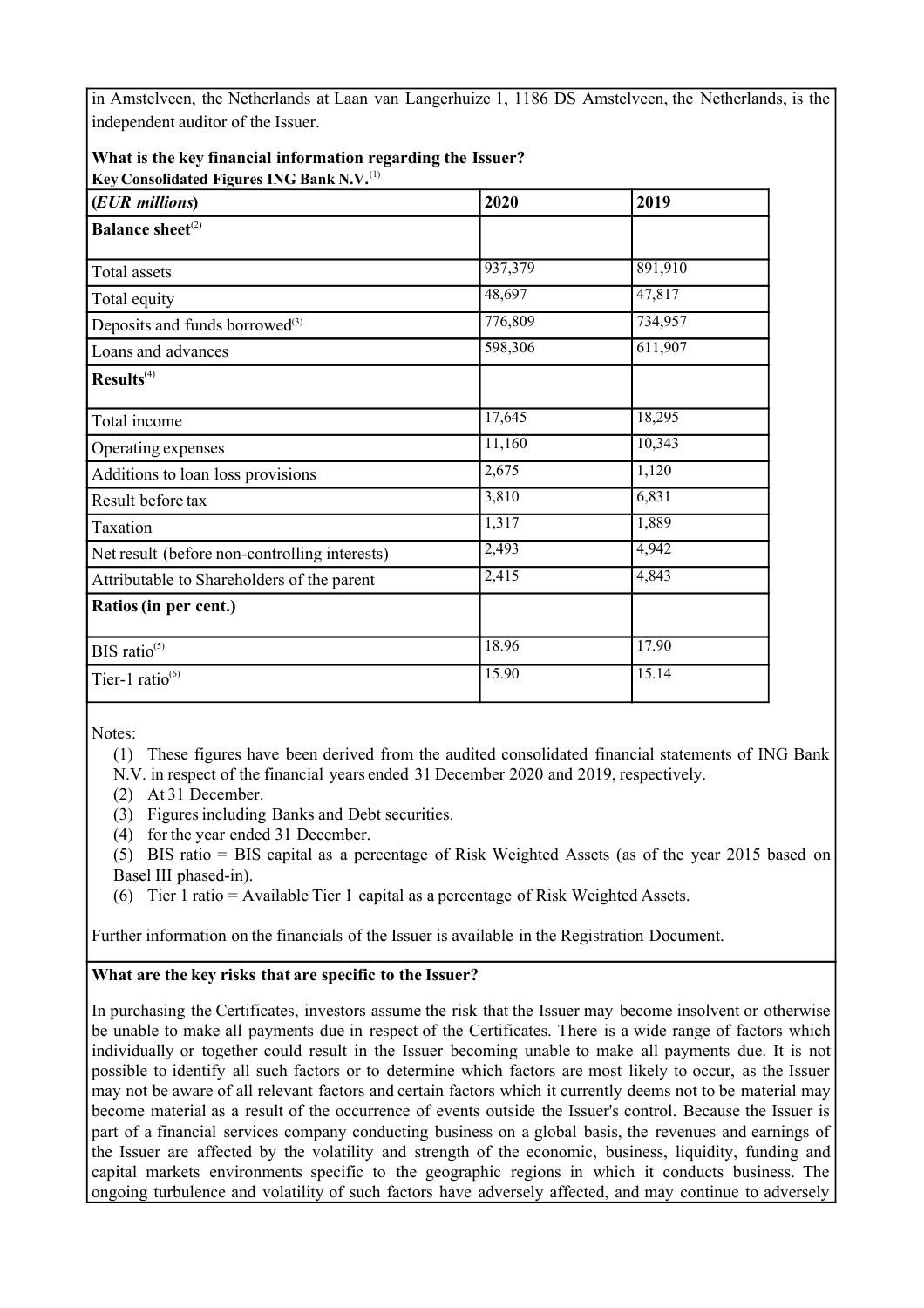affect, the profitability solvency and liquidity of the business of the Issuer. The Issuer has identified a number of specific factors which could adversely affect its business and ability to make payments due under the Certificates.

The Issuer has identified a number of factors which could materially adversely affect its business and ability to make payments due. These factors include:

- continued risk of resurgence of turbulence and ongoing volatility in the financial markets and the economy generally
- adverse capital and credit market conditions as well as changes in regulations
- negative effects of the COVID-19 pandemic
- interest rate volatility and other interest rate changes
- changes in financial services laws and/or regulations
- Non-compliance with laws and/or regulations concerning financial services or financial institutions
- inability of counterparties to meet their financial obligations
- failures of banks falling under the scope of state compensation schemes
- ratings downgrades or potential downgrades
- deficiencies in assumptions used to model client behaviour for market risk calculations
- inability to manage risks successfully through derivatives
- business, operational, regulatory, reputational and other risks in connection with climate change
- operational risks such as systems disruptions or failures, breaches of security, cyber attacks, human error, changes in operational practices or inadequate controls claims from customers who feel misled or treated unfairly.

# **KEY INFORMATION ON THE SECURITIES**

# **What are the main features of the securities?**

The Certificates are open ended investment instruments without a fixed maturity or expiration date and are designated "**Open Ended Certificates**" for the purpose of the Programme, which can be exercised by the Certificateholder. The Certificates can be terminated by the Issuer and may automatically terminate if the Underlying (as defined below) reaches a pre-determined level (a "**Stop Loss Event**").

The Series Number of the issue is 182489. The ISIN Code of the issue is DE000NG4Z6P6. The WKN Code of the issue is NG4Z6P.

The Certificates are denominated in EUR. The Certificates to be issued are not rated.

Certain customary restrictions on offers, sale and delivery of Certificates and of the distribution of offering material in the United States, the European Economic Area, Belgium, Germany, Italy, Luxembourg, The Netherlands, Poland, Spain and the United Kingdom apply.

# **Status**

The Certificates will constitute , unsecured and unsubordinated obligations of the Issuer and rank *pari passu* among themselves and equally with all other unsecured and unsubordinated obligations of the Issuer from time to time outstanding, save as otherwise provided by law.

# **Taxation**

The Issuer is not liable for or otherwise obliged to pay any tax, duty, withholding or other payment which may arise as a result of the ownership, transfer, exercise or enforcement of any Certificate and all payments made by the Issuer are subject to any such tax, duty, withholding or other payment which may be required to be made, paid, withheld or deducted.

# **Governing law**

The Certificates will be governed by, and construed in accordance with, the laws of the Netherlands.

# **Optional termination**

The Certificates can be terminated by the Issuer following an Issuer Call and can also be exercised by Certificateholders on specified dates, in each case, upon notice.

# **Issue Price on the Trade Date:** EUR 26.01.

**Interest**

Not Applicable. The Certificates do not bear interest. **Redemption, the maturity date, amortisation and repayment procedures**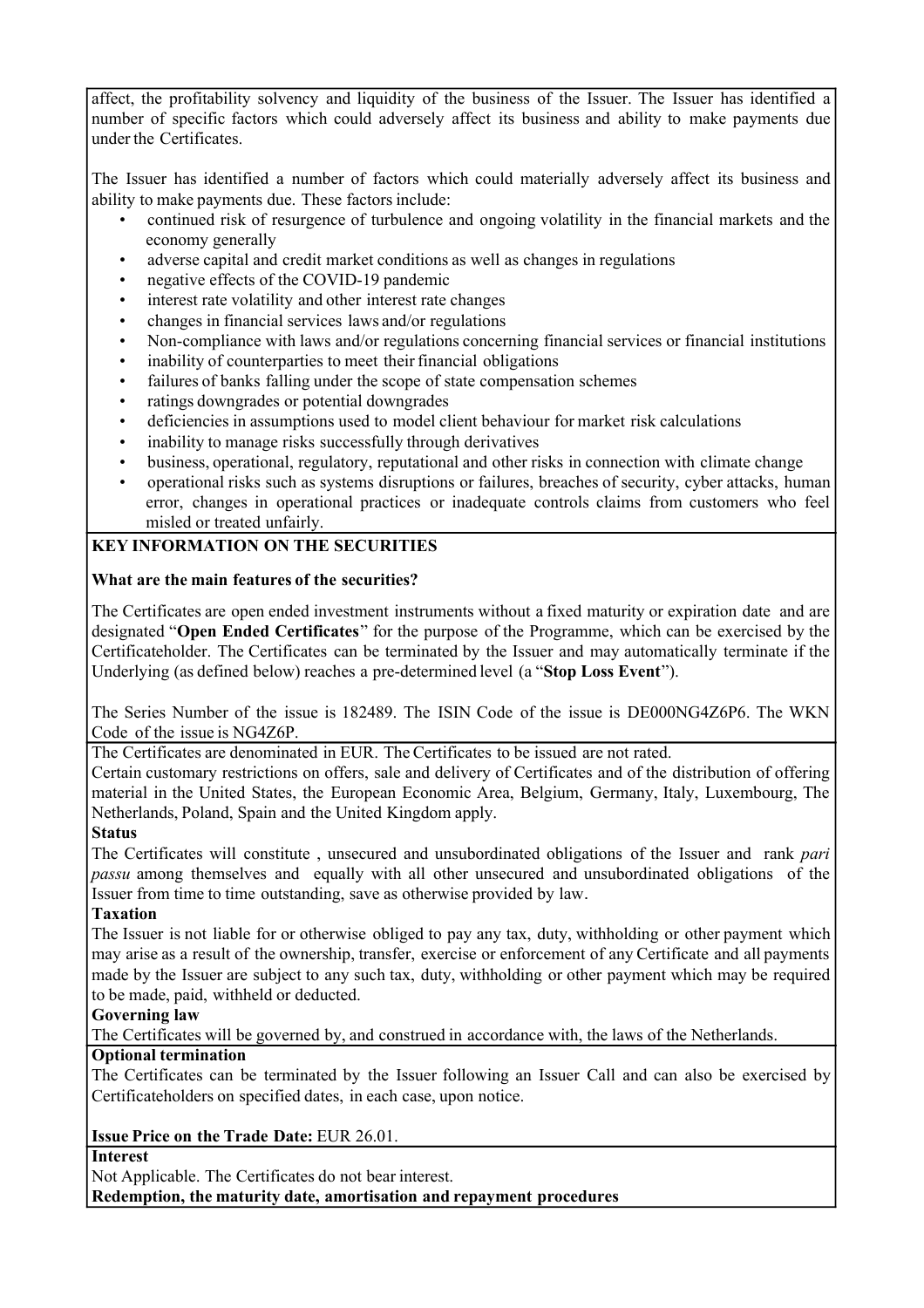Each issue of Certificates will entitle the holder thereof (on due exercise and subject to certification as to non-U.S. beneficial ownership) to receive a cash amount (if any) calculated in accordance with the relevant terms and conditions.

# **Representative of the debt security holders**

Not Applicable.

# **Substitution**

The Issuer may, without the consent of the Certificateholders, be replaced and substituted by any directly or indirectly wholly owned subsidiary of the Issuer as principal obligor in respect of the Certificates in the circumstances and subject to the conditions set out in the applicable terms and conditions.

# **Short Certificates**

The Certificates are Short Certificates.

"**Short Certificates**" are certificates that are designed to enable the investor to profit from declining markets by tracking the Underlying in an inverse manner. If the value of the Underlying drops, the value of the Short Certificate is expected to rise, subject to the cost of financing provided by the Issuer, movements in any applicable foreign exchange rate and any expenses. The difference between a Short Certificate and an ordinary certificate or a direct investment in the Underlying is that in the case of a Short Certificate, the amount needed to invest to give the same inverse participation rate in the Underlying is usually considerably less.

**How is the value of the investment affected by the value of the underlying instrument(s)?**

Certificates track the Underlying in a linear manner on an open ended basis. The amount needed to invest in a Certificate to give the same participation rate in the Underlying as a direct investment in the Underlying is considerably less. Therefore, the percentage gain if the Underlying falls and the percentage loss if the Underlying rises, is higher in Certificates than in a direct investment in the Underlying.

# **What is expiration or maturity date of the derivative securities?**

The Certificates are open ended investment instruments without a fixed maturity or expiration date, which can be exercised by Certificateholders on an exercise date on notice. The Certificates can be terminated by the Issuer upon notice and may automatically terminate following a Stop Loss Event.

# **What is the settlement procedure of the securities?**

The Certificates are cleared through (and payments in respect of the Certificates shall accordingly be made in accordance with the rules of Clearstream Banking AG, Eschborn (Clearstream, Frankfurt).

# **How does the return on derivative securities take place?**

Each issue of Certificates will entitle the holder thereof (on due exercise and subject to certification as to non-U.S. beneficial ownership) to receive a cash amount (if any) on the applicable settlement date, calculated by reference to the value of the Underlying and subject to the deduction of financing costs and expenses.

Following a Stop Loss Event, the Certificates pay an amount determined by reference to the value of the Underlying on one or more specified days, subject to the certificate entitlement.

# **What is the final reference price of the underlying?**

The final reference price of the Underlying shall be an amount equal to the value of the Underlying on the relevant valuation date, determined by the Calculation Agent by reference to a publicly available source or by reference to the disposal value of the relevant Underlying.

**What is the type of the underlying and where can the information on the underlying be found?** The Certificates are linked to an index (the "**Underlying**").

Information on the underlying can be found at Bloomberg (Bloomberg code: DAX <Index>).

# **Where will the securities be traded?**

Application is expected to be made by the Issuer (or on its behalf) for the Certificates to be admitted to trading on with effect from Application will be made for admission to trading of the Certificates on the unregulated market (Freiverkehr) of the Frankfurt Stock Exchange with effect of the Issue Date.

# **What are the key risks that are specific to the securities?**

- The Certificates may be terminated by the Issuer and may automatically terminate if the Underlying reaches a pre-determined level. Investors in the Certificates should be aware that their entire investment may be lost if the Underlying is at an unfavourable level upon exercise or termination, as the case may be.
- A feature of the Certificates is the stop-loss which, if breached, will result in the early termination of the Certificates.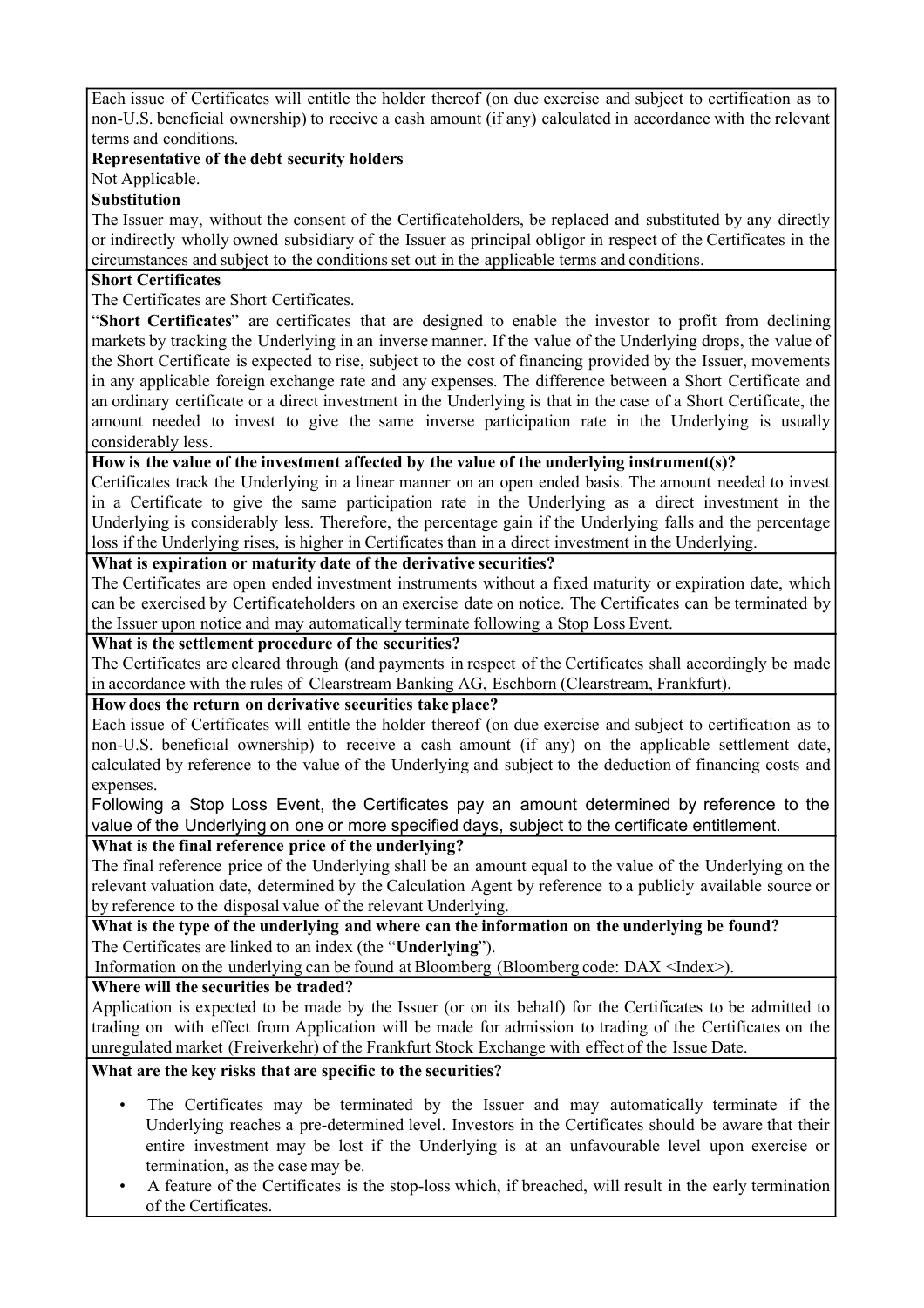- The Certificates are Short Certificates which entail particular risks. "**Short Certificates**" are certificates that are designed to enable the investor to profit from declining markets by tracking the Underlying in an inverse manner. If the value of the Underlying drops, the value of the Short Certificate is expected to rise, subject to the cost of financing provided by the Issuer, movements in any applicable foreign exchange rate and any expenses.
- The Issuer may, upon notice to Certificateholders, increase the Maximum Gap Cost, which may adversely affect the value of the Certificates and the return on them.
- There may not be a secondary market in the Certificates. As a consequence, liquidity in the Certificates should be considered as a risk. In the event that such a secondary market does not develop, an investor selling the Certificates is unlikely to be able to sell its Certificates or at prices that will provide him with a yield comparable to similar investments that have developed a secondary market.
- The Issuer and/or its affiliates may enter into transactions or carry out other activities in relation to the Underlying which may affect the market price, liquidity or value of the Underlying and/or the Certificates in a way which could be adverse to the interest of the Certificateholders.
- The Certificates convey no interest in the Underlying to the investors. The Issuer may choose not to hold the Underlying or any derivative contracts linked to the Underlying.
- The value of the Underlying, as derived from any applicable exchange, may not reflect the value of any accrued interest. In such circumstances, where any amount due in respect of the Certificates is determined by reference to the value of the Underlying on the exchange, such amount will not reflect the value of any accrued interest in respect of the Underlying.
- The Calculation Agent may make adjustments as a result of certain corporate actions affecting the Underlying. In making such adjustments, the Calculation Agent is entitled to exercise substantial discretion and may be subject to conflicts of interest.
- Certificates not exercised in accordance with the terms and conditions may (where exercise is required) expire worthless.
- The Issuer may terminate the Certificates early if it determines that the performance of its obligations under the Certificates or any hedging arrangement made to hedge its obligations thereunder has become illegal or otherwise prohibited in whole or in part for any reason.
- The Certificates will not be assigned a credit rating. The credit rating assigned to the Issuer may not reflect the potential impact of all the risks that may affect the value of the Certificates.
- The investment activities of investors may be restricted by legal investment laws and regulations, or by the review or regulation by certain authorities.
- Under certain circumstances the Issuer may make modifications to the Certificates without the consent of the Certificateholders which may affect the Certificateholders' interest.
- The Issuer may, without the consent of the Certificateholders, be replaced and substituted by any directly or indirectly wholly owned subsidiary of the Issuer as principal obligor in respect of the Certificates, subject to the conditions set out in the terms and conditions.
- Expenses may be payable by investors.
- The holders may not receive payment of the full amounts due in respect of the Certificates as a result of amounts being withheld by the Issuer in order to comply with applicable laws.

# **KEY INFORMATION ON THE OFFER OF CERTIFICATES**

# **Under which conditions and timetable can I invest in this security?**

| Terms and conditions of the offer                                                                                                              | There is no subscription period and the offer of<br>Certificates is not subject to any conditions imposed by<br>the Issuer.                               |
|------------------------------------------------------------------------------------------------------------------------------------------------|-----------------------------------------------------------------------------------------------------------------------------------------------------------|
| Categories of potential investors to which the<br>Certificates are offered and whether tranche(s) have<br>been reserved for certain countries: | An offer of Certificates may be made by the Issuer in<br>Germany, France, the Netherlands, Belgium, Spain and<br>Italy (the "Public Offer Jurisdiction"). |
| Estimated total expenses                                                                                                                       | There are no expenses charged to the investor by the                                                                                                      |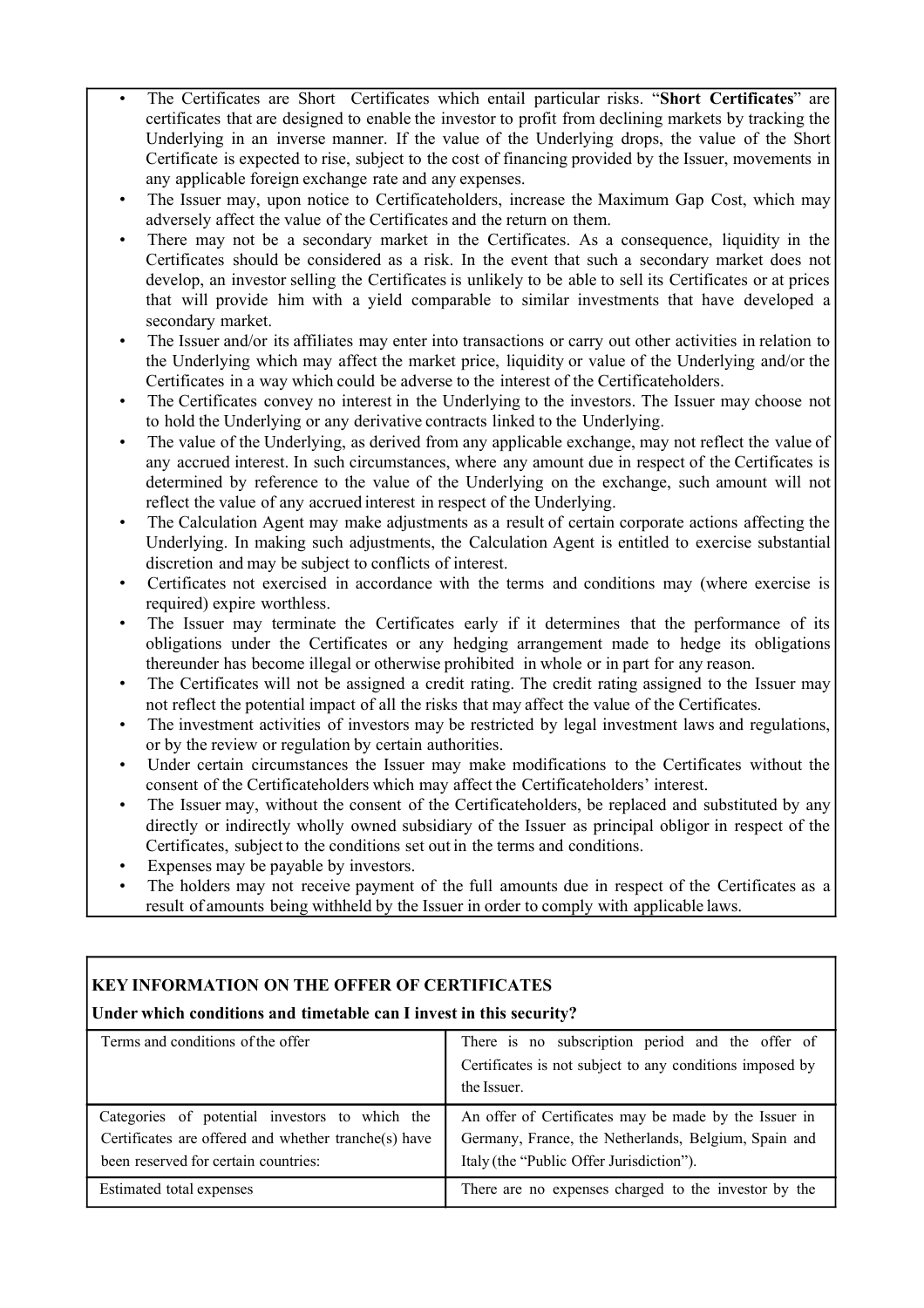# **Why is this prospectus being produced?**

The net proceeds from the issue of the Certificates will be applied by the Issuer for its general corporate purposes.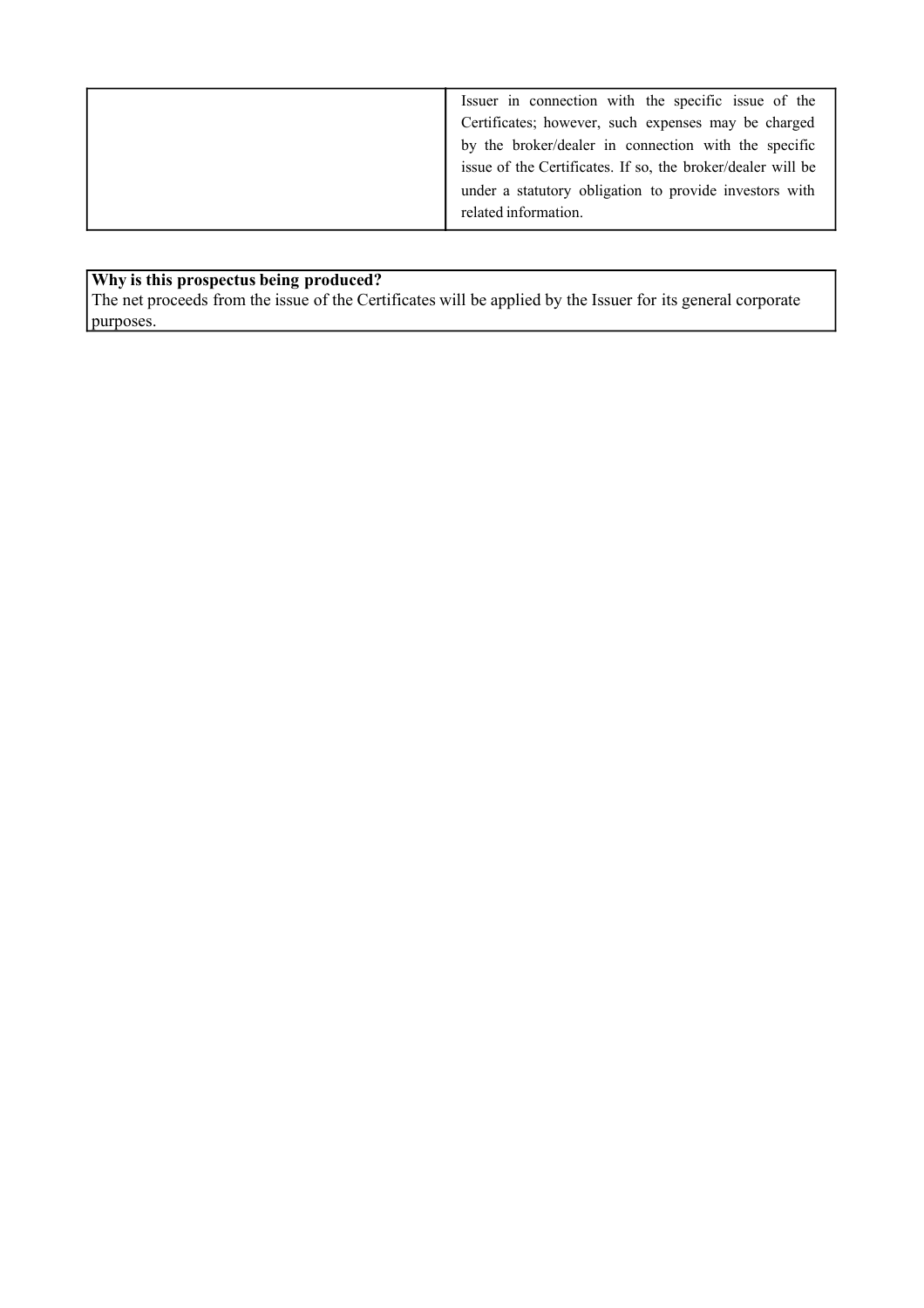#### **MUSTER DER ZUSAMMENFASSUNG**

# **EINLEITUNG**

*Diese Zusammenfassung ist als Einleitung zum Prospekt und zu den Endgültigen Bedingungen, denen diese als Anlage beigefügt ist, zu lesen. Jede Entscheidung, in die Zertifikate zu investieren, sollte unter Berücksichtigung des Prospekts als Ganzem getroffen werden, einschließlich der per Verweis einbezogenen Dokumente und der Endgültigen Bedingungen. Ein Anleger in den Zertifikaten könnte das gesamte angelegte Kapital oder einen Teil davon verlieren. Für den Fall, dass vor einem Gericht Ansprüche aufgrund von im Prospekt und den Endgültigen Bedingungen enthaltenen Informationen geltend gemacht werden, kann der Kläger in Anwendung der einzelstaatlichen Rechtsvorschriften von Mitgliedstaaten des Europäischen Wirtschaftsraums, in denen die Ansprüche geltend gemacht werden, die Kosten für die Übersetzung des Prospekts und der Endgültigen Bedingungen vor Prozessbeginn zu tragen haben. Nur die Personen, die die Zusammenfassung, einschließlich einer etwaigen Übersetzung, erstellt haben, unterliegen einer zivilrechtlichen Haftung, jedoch nur soweit die Zusammenfassung, wenn sie zusammen mit den anderen Teilen dieses Prospekts gelesen wird, irreführend, unrichtig oder widersprüchlich ist oder wesentliche Angaben auslässt, die erforderlich sind, um Anleger bei ihrer Investitionsentscheidung hinsichtlich der Zertifikate zu unterstützen.*

Die in dieser Zusammenfassung beschriebenen Zertifikate werden von der ING Bank N.V. (die "**Emittentin**") begeben. Die Emittentin ist in den Niederlanden gegründet, mit satzungsmäßigem Sitz in Amsterdam. Die Emittentin hat ihren eingetragenen Sitz in Bijlmerdreef 106, 1102 CT Amsterdam, Niederlande. Ihre Telefonnummer lautet +31 20 563 9111 und ihre Internetadresse lautet www.ing.com. Die Rechtsträgerkennung (*Legal Entity Identifier,* "**LEI**") der Emittentin lautet 3TK20IVIUJ8J3ZU0QE75.

Jeder Finanzintermediär ist im Rahmen der nach Maßgabe des Prospekts anwendbaren Verkaufsbeschränkungen berechtigt, den Prospekt (gegebenenfalls in seiner jeweils ergänzten Fassung) während der Gültigkeitsdauer des Prospekts für Zwecke eines öffentlichen Angebots von Zertifikaten in Deutschland, Frankreich, den Niederlanden, Belgien, Spanien und Italien zu verwenden (jeder solche Finanzintermediär wird als ein "Autorisierter Anbieter" bezeichnet). Der Prospekt darf potenziellen Anlegern nur zusammen mit allen vor einer solchen Auslieferung veröffentlichten Nachträgen ausgeliefert werden. Alle Nachträge zum Prospekt stehen in elektronischer Form auf der Webseite der Emittentin zur Einsichtnahme zur Verfügung (www.ingmarkets.de, www.ingsprinters.nl and www.ingturbos.fr).

Der Wertpapierbeschreibung wurde am 16. April 2021 von der Niederländischen Finanzmarktaufsicht (*Stichting Autoriteit Financiële Markten*), Vijzelgracht 50, 1017 HS Amsterdam, Niederlande, (die "AFM") als zuständiger Behörde nach Verordnung (EU) 2017/1129 in der gültigen Fassung (die "**Prospektverordnung**") gebilligt. Das Registrierungsformular wurde am 26. März 2021 von der AFM gebilligt.

# **BASISINFORMATIONEN ÜBER DIE EMITTENTIN**

**Wer ist die Emittentin der Wertpapiere?**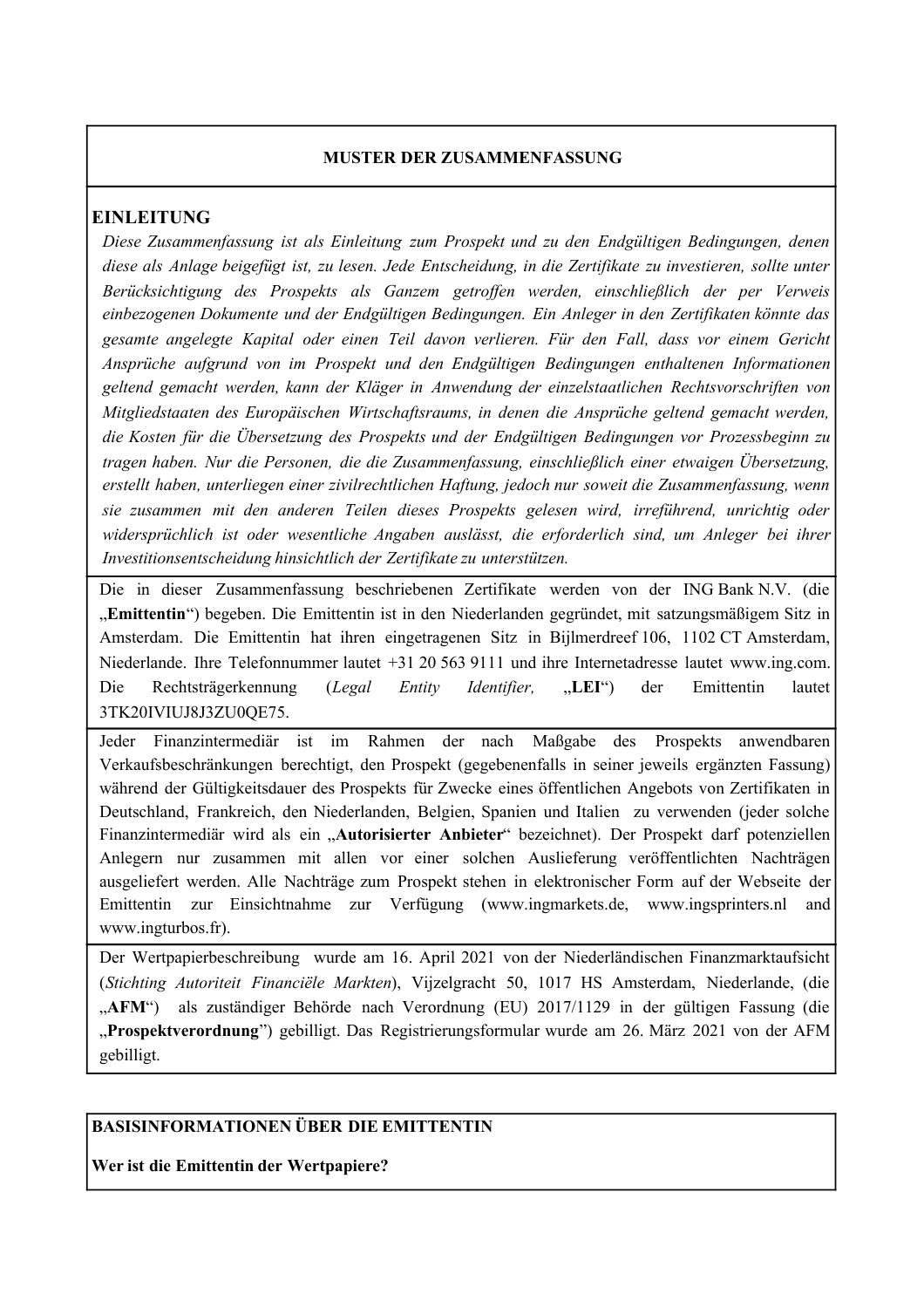# **Allgemeines**

Die Emittentin ist eine Aktiengesellschaft (*naamloze vennootschap*) nach niederländischem Recht, gegründet am 12. November 1927, mit Unternehmenssitz (*statutaire zetel*) in Amsterdam, Niederlande. Die LEI der Emittentin lautet 3TK20IVIUJ8J3ZU0QE75.

Die Emittentin gehört zur ING Groep N.V. (**"ING-Gruppe**"). Die ING-Gruppe ist die übergeordnete Holdinggesellschaft für ein breites Spektrum von Unternehmen (zusammen "**ING**" genannt) und bietet Bankdienstleistungen an, um die Bedürfnisse eines breiten Kundenstamms abzudecken. Die Emittentin ist eine hundertprozentige, nicht börsennotierte Tochtergesellschaft der ING-Gruppe und bietet derzeit Retail-Bankdienstleistungen für Privatkunden, kleine und mittelgroße Unternehmen sowie mittelständische Firmenkunden in Europa, Asien und Australien sowie Wholesale-Bankdienstleistungen für Kunden in aller Welt, darunter multinationale Unternehmen, Regierungen, Finanzinstitute und supranationale Organisationen, an. Die Emittentin ist nicht von anderen Unternehmen innerhalb der ING-Gruppe abhängig.

# **Aktienkapital und Vorzugsaktien**

Zum Datum des Registrierungsformulars betrug das genehmigte Kapital der ING Bank N.V. eine Milliarde achthundertacht Millionen Euro (1.808.000.000 EUR) und war wie folgt aufgeteilt:

- a. eine Milliarde fünfhundertneunundneunzig Millionen neunhundertneunundneunzig Tausend neunhundertfünfzig (1.599.999.950) Stammaktien, jeweils mit einem Nennwert von einem Euro und dreizehn Cents (1,13 EUR); und
- b. fünfzig (50) Vorzugsaktien, jeweils mit einem Nennwert von einem Euro und dreizehn Cents (1,13 EUR), aufgeteilt in sechsundzwanzig (26) Serien, jeweils mit einem anderen Buchstaben bezeichnet, wovon Serien A, B, D und E jeweils aus einer (1) Vorzugsaktie, Serien F bis einschließlich Y jeweils aus zwei (2) Vorzugsaktien und Serien C und Z jeweils aus drei (3) Vorzugsaktien bestehen, wobei jede Serie von Vorzugsaktien als eine eigenständige Gattung zählt.

Das begebene und eingezahlte Kapital betrug zum 31. Dezember 2020 525 Millionen EUR und bestand dabei aus 465 Millionen Stammaktien und sieben Vorzugsaktien.

# **Aufsichtsrat und Banking-Vorstand**

ING Bank N.V. hat ein zweigeteiltes Führungssystem, bestehend aus einem Aufsichtsrat und einem Banking-Vorstand. Aufgabe des Aufsichtsrats ist es, den Kurs des Banking-Vorstands und die allgemeinen Abläufe bei ING Bank zu überwachen sowie dem Banking-Vorstand beratend zur Seite zu stehen. Der Banking-Vorstand ist für das tägliche Management der ING Bank N.V. verantwortlich.

Zum Datum des Registrierungsformulars gestaltet sich die Zusammensetzung des Aufsichtsrats und des Banking-Vorstands wie folgt:

Aufsichtsrat: G.J. (Hans) Wijers (chairman), A.M.G. (Mike) Rees (vice-chairman), J. (Juan) Colombás, M. (Mariana) Gheorghe, M. (Margarete) Haase, L.J. (Lodewijk) Hijmans van den Bergh, H. (Herman) Hulst, H. (Harold) Naus und H.W.P.M.A. (Herna) Verhagen.

Banking-Vorstand: S.J.A. (Steven) van Rijswijk (CEO), T. (Tanate) Phutrakul (CFO), L. (Ljiljana) Cortan (CRO), P. Abay (Pinar), A. (Andrew) Bester, A. (Aris) Bogdaneris, R. (Ron) van Kemenade (CTO) und  $R.M.M.$  (Roel) Louwhoff<sup>1</sup> (COO).

 $1$ Roel Louwhoff wird mit Wirkung zum 1. August 2021 aus dem Management Board Banking ausscheiden und ING am 1. November 2021 verlassen.

**Abschlussprüfer**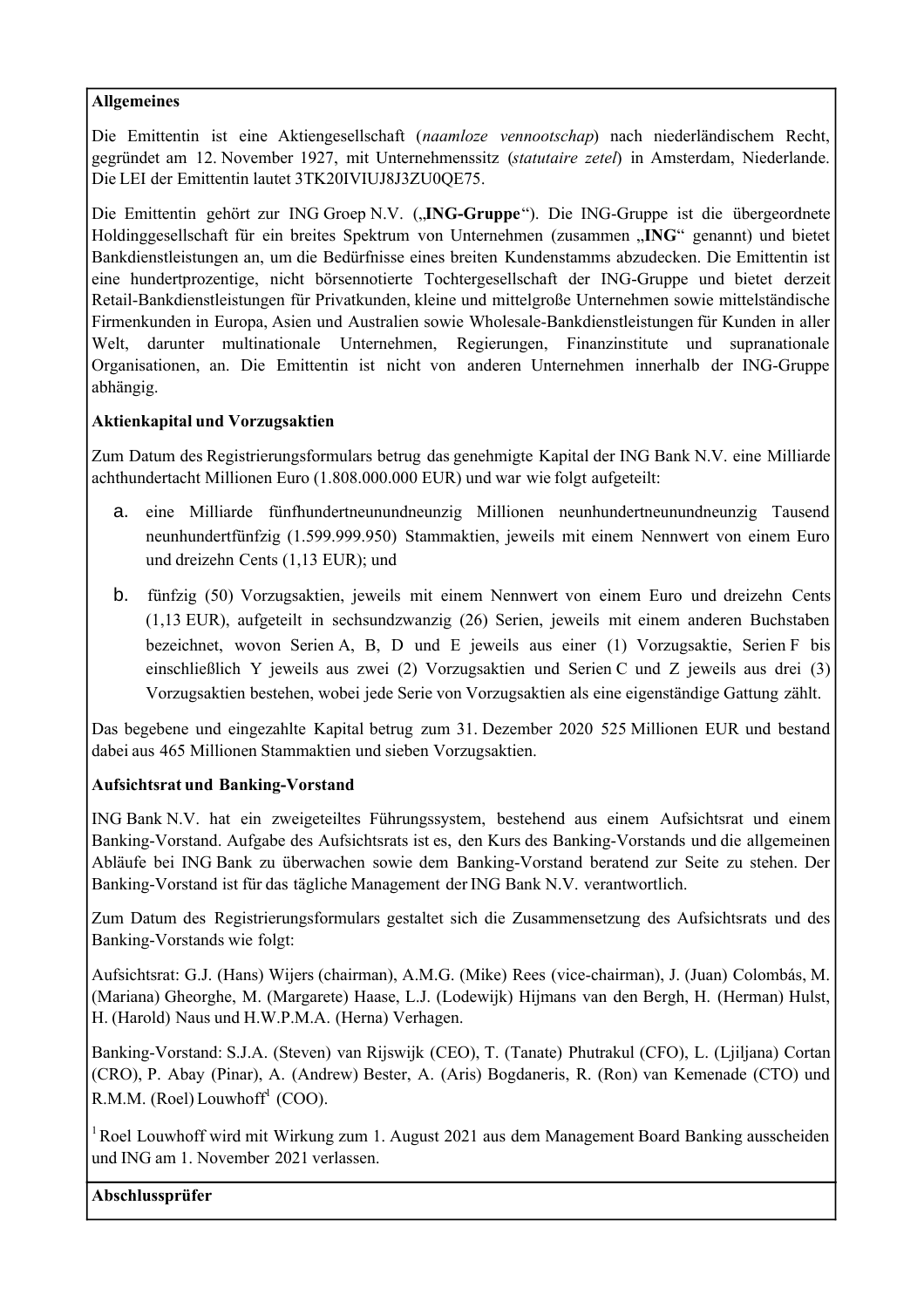Zum Datum des Registrierungsformulars, KPMG Accountants N.V. (der "Abschlussprüfer") in Amstelveen, Niederlande mit Anschrift Laan van Langerhuize 1, 1186 DS Amstelveen, Niederlande, ist der unabhängige Prüfer der Emittentin.

# **Welches sind die wesentlichen Finanzinformationen über die Emittentin?**

# **Wesentliche konsolidierte Finanzinformationen ING Bank N.V.**(1)

| (in Mio. EUR)                                                    | 2020                 | 2019    |
|------------------------------------------------------------------|----------------------|---------|
| $Bilanz^{(2)}$                                                   |                      |         |
| Bilanzsumme                                                      | 937,379              | 891,910 |
| Summe des Eigenkapitals                                          | 48,697               | 47,817  |
| Einlagen und Fremdmittel <sup>(3)</sup>                          | 776,809              | 734,957 |
| Darlehensforderungen                                             | 598,306              | 611,907 |
| Errragslage <sup>(4)</sup>                                       |                      |         |
| Summe der Erträge                                                | 17,645               | 18,295  |
| Betriebsaufwendungen                                             | 11,160               | 10,343  |
| Zuführungen zu Wertberichtigungen für Kreditausfälle             | 2,675                | 1,120   |
| Ergebnisse vor Steuern                                           | 3,810                | 6,831   |
| Steuern                                                          | 1,317                | 1,889   |
| Nettoergebnis (vor Minderheitsanteilen)                          | 2,493                | 4,942   |
| entfallen<br>auf<br>Anteilseigner<br>Davon<br>Mutterunternehmens | $des$ $\sqrt{2,415}$ | 4,843   |
| Finanzkennzahlen (in %)                                          |                      |         |
| BIS-Quote <sup>(5)</sup>                                         | 18.96                | 17.90   |
| Tier-1-Quote <sup>(6)</sup>                                      | $\overline{1}$ 5.90  | 15.14   |

Hinweise:

(1) Diese Zahlen wurden den konsolidierten Jahresabschlüssen der ING Bank N.V. für die am 31. Dezember 2020 bzw. 2019 bzw. 2018 beendeten Geschäftsjahre entnommen.

(2) Zum 31. Dezember.

(3) Zahlen einschließlich Banken und Schuldtitel.

(4) Fur das Geschäftsjahr zum 31. Dezember.

(5) BIS-Quote = BIS-Kapital als Prozentsatz der Risikogewichteten Aktiva (ab dem Jahr 2015 basierend auf derschrittweisen Einführung von Basel III).

(6) Tier-1-Quote = Verfügbares Tier-1-Kapital als Prozentsatz der Risikogewichteten Aktiva.

Weitere Informationen zu den Finanzdaten der Emittentin finden Sie im Registrierungsformular.

**Welches sind die zentralen Risiken, die für die Emittentin spezifisch sind?**

Beim Kauf der Zertifikate übernehmen Anleger das Risiko, dass die Emittentin zahlungsunfähig werden oder anderweitig nicht in der Lage sein könnte, sämtliche in Bezug auf die Zertifikate fälligen Zahlungen zu leisten. Es gibt viele verschiedene Faktoren, die einzeln oder in Kombination dazu führen könnten, dass die Emittentin unfähig wird, sämtliche fälligen Zahlungen zu leisten. Es ist nicht möglich, all diese Faktoren zu bestimmen oder zu ermitteln,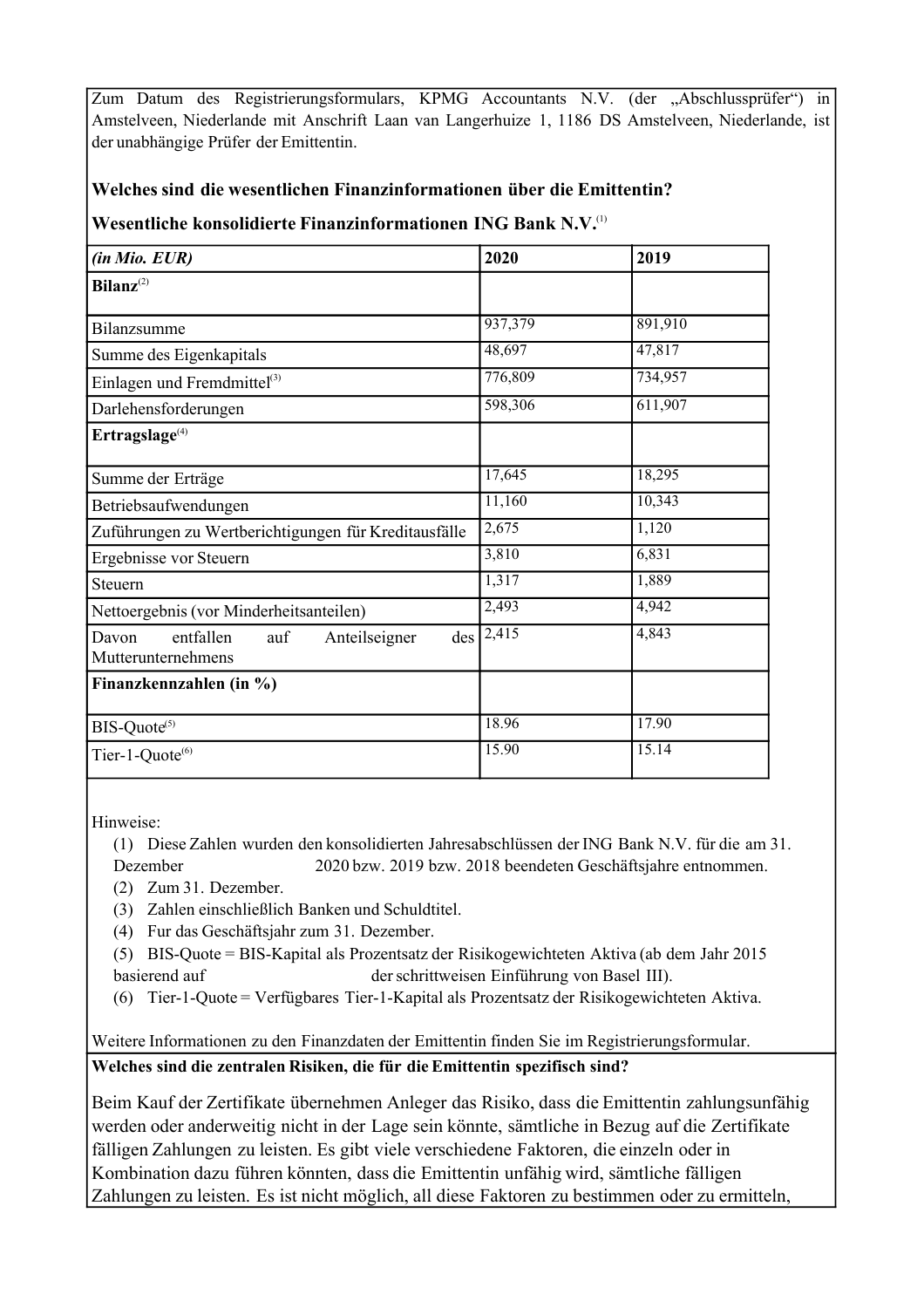welche Faktoren mit der größten Wahrscheinlichkeit eintreten werden, da die Emittentin unter Umständen keine Kenntnis aller maßgeblichen Faktoren hat und bestimmte von ihr aktuell als unwesentlich erachtete Faktoren infolge des Eintritts von Ereignissen, die sich der Kontrolle der Emittentin entziehen, wesentlich werden könnten. Da die Emittentin Teil eines Finanzdienstleistungsunternehmens ist, das Geschäfte auf globaler Ebene abwickelt, wird die Umsatz- und Ergebnisentwicklung der Emittentin durch die Volatilität und die Stärke der wirtschaftlichen, geschäftlichen, liquiditäts- und finanzierungsbezogenen sowie Kapitalmarkt-Rahmenbedingungen beeinflusst, die in den Regionen vorherrschen, in denen sie ihre Geschäfte betreibt. Die anhaltenden Turbulenzen und die Volatilität dieser Faktoren haben sich nachteilig auf Rentabilität, Solvenz und Liquidität der geschäftlichen Aktivitäten der Emittentin ausgewirkt und können dies auch weiterhin tun. Die Emittentin hat eine Reihe spezifischer Faktoren festgestellt, die ihre Geschäftstätigkeit und ihre Fähigkeit, die auf die Zertifikate fälligen Zahlungen zu leisten, negativ beeinflussen könnten.

Die Emittentin hat eine Reihe von Faktoren bestimmt, die sich nachteilig auf ihre Geschäftstätigkeit und ihre Fähigkeit, fällige Zahlungen zu leisten, auswirken könnten. Diese Faktoren umfassen:

- das anhaltende Risiko erneuter Turbulenzen und die anhaltende Volatilität in den Finanzmärkten und der Wirtschaft im Allgemeinen
- nachteilige Kapital- und Kreditmarktbedingungen sowie Änderungen der Vorschriften
- negative Auswirkungen der COVID-19-Pandemie
- Zinsschwankungen und sonstige Zinsänderungen
- Änderungen der Finanzdienstleistungsgesetze und/oder -verordnungen
- Nichteinhaltung von Gesetzen und/oder Verordnungen bezüglich Finanzdienstleistungen oder Finanzinstituten
- das Unvermögen von Kontrahenten, ihren finanziellen Verpflichtungen nachzukommen
- Ausfälle von Banken, die unter die staatlichen Entschädigungsregelungen fallen
- Rating-Herabstufungen oder potenzielle Herabstufungen
- Mängel in den Annahmen, die eingesetzt wurden, um das Kundenverhalten für die Berechnung des Marktrisikos zu modellieren
- das Unvermögen, Risiken erfolgreich durch Derivate zu steuern
- betriebliche, operationelle, regulatorische, reputationsbezogene und sonstige Risiken in Verbindung mit dem Klimawandel
- operationelle Risiken wie Systemstörungen oder Ausfälle, Sicherheitsverstöße, Cyber-Angriffe, menschliches Versagen, Änderungen der Betriebspraktiken oder unzureichende Kontrollen
- Ansprüche von Kunden, die sich getäuscht oder ungerecht behandelt fühlen

# **BASISINFORMATIONEN ÜBER DIE WERTPAPIERE**

# **Welches sind die wichtigsten Merkmale der Wertpapiere?**

Die Zertifikate sind Anlageinstrumente ohne Laufzeitbegrenzung, d.h. ohne festes Fälligkeits- oder Ablaufdatum und werden für Zwecke des Programms als "**Open End-Zertifikate**" bezeichnet, die vom Zertifikatsinhaber ausgeübt werden können . Die Zertifikate können von der Emittentin gekündigt werden und können automatisch gekündigt werden, wenn der Basiswert (wie nachstehend definiert) ein vorgegebenes Niveau erreicht (ein "**Stop Loss-Ereignis**").

Die Seriennummer der Ausgabe lautet 182489. Der ISIN Code der Ausgabe lautet DE000NG4Z6P6. Der WKN Code der Ausgabe lautet NG4Z6P.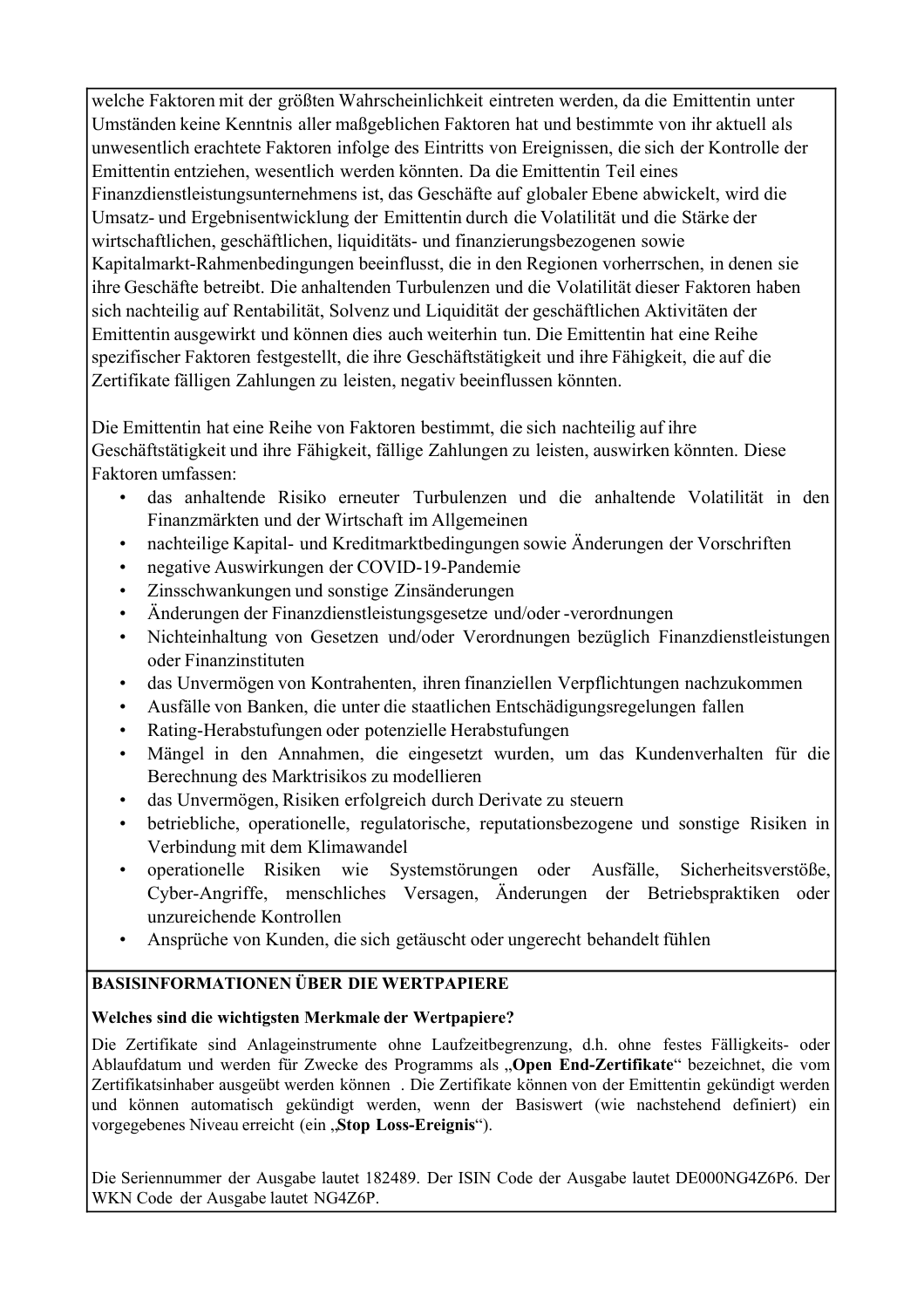Die Zertifikate lauten auf EUR. Für die auszugebenden Zertifikate wird kein Rating erteilt.

Bestimmte übliche Einschränkungen für das Angebot, den Verkauf und die Lieferung von Zertifikaten und für die Verbreitung von Angebotsunterlagen in den Vereinigten Staaten, im Europäischen Wirtschaftsraum, in Belgien, Deutschland, Italien, Luxemburg, den Niederlanden, Polen, Spanien und im Vereinigten Königreich finden Anwendung.

# **Status**

Die Zertifikate stellen unbesicherte und nicht-nachrangige Verbindlichkeiten der Emittentin dar und stehen untereinander und mit allen anderen unbesicherten and nicht-nachrangige jeweils ausstehenden Verbindlichkeiten der Emittentin im gleichen Rang, sofern nicht gesetzlich anders vorgeschrieben.

# **Besteuerung**

Die Emittentin haftet nicht für Steuern, Abgaben, Einbehalte oder sonstige Zahlungen, die sich aufgrund des Eigentums, der Übertragung, Ausübung oder Geltendmachung von Zertifikaten ergeben können, noch ist sie anderweitig zur Leistung solcher Beträge verpflichtet, und alle von der Emittentin geleisteten Zahlungen unterliegen allen Steuern, Abgaben, Einbehalten oder sonstigen Zahlungen, die vorzunehmen, zu zahlen, einzubehalten oder abzuziehen sind.

# **Anwendbares Recht**

Die Zertifikate unterliegen dem niederländischen Recht und werden nach diesem Recht ausgelegt.

# **Kündigungsoption**

Die Zertifikate können durch die Emittentin nach Ausübung der Kündigungsoption der Emittentin sowie durch die Zertifikatsinhaber zu festgelegten Terminen, jeweils nach Mitteilung gekündigt werden.

# **Ausgabepreis auf dem Trade Date:** EUR 26.01.

# **Zinsen**

Nicht zutreffend. Die Zertifikate sind nicht verzinslich.

# **Rückzahlung, Fälligkeitsdatum, Amortisation und Rückzahlungsverfahren**

Bei jeder Emission von Zertifikaten haben die jeweiligen Inhaber (bei ordnungsgemäßer Ausübung und vorbehaltlich einer Bescheinigung, dass der Eigentümer keine US-Person ist) Anspruch auf Erhalt eines etwaigen Barbetrags, der nach Maßgabe der jeweiligen Bedingungen ermittelt wird.

# **Vertreter der Inhaber von Schuldtiteln**

Nicht zutreffend.

# **Ersetzung**

Die Emittentin darf ohne die Zustimmung der Zertifikatsinhaber unter den Umständen und zu den Konditionen, die in den anwendbaren Bedingungen dargelegt sind, durch eine direkte oder indirekte hundertprozentige Tochtergesellschaft der Emittentin als Hauptschuldnerin in Bezug auf die Zertifikate ersetzt werden.

# **Short-Zertifikate**

Die Zertifikate sind Short-Zertifikate.

"Short-Zertifikate" sind Zertifikate, die es dem Anleger ermöglichen sollen, von rückläufigen Kursen zu profitieren, indem sie dem Basiswert auf umgekehrter Basis folgen. Wenn der Wert des Basiswerts fällt, steigt voraussichtlich der Wert des Short-Zertifikats, vorbehaltlich der von der Emittentin zur Verfügung gestellten Finanzierungskosten, der Bewegungen eines etwa anwendbaren Wechselkurses und etwaiger sonstiger Kosten. Der Unterschied zwischen einem Short-Zertifikat und einem normalen Zertifikat oder einer Direktanlage in den Basiswert liegt darin, dass bei einem Short-Zertifikat der Betrag, der investiert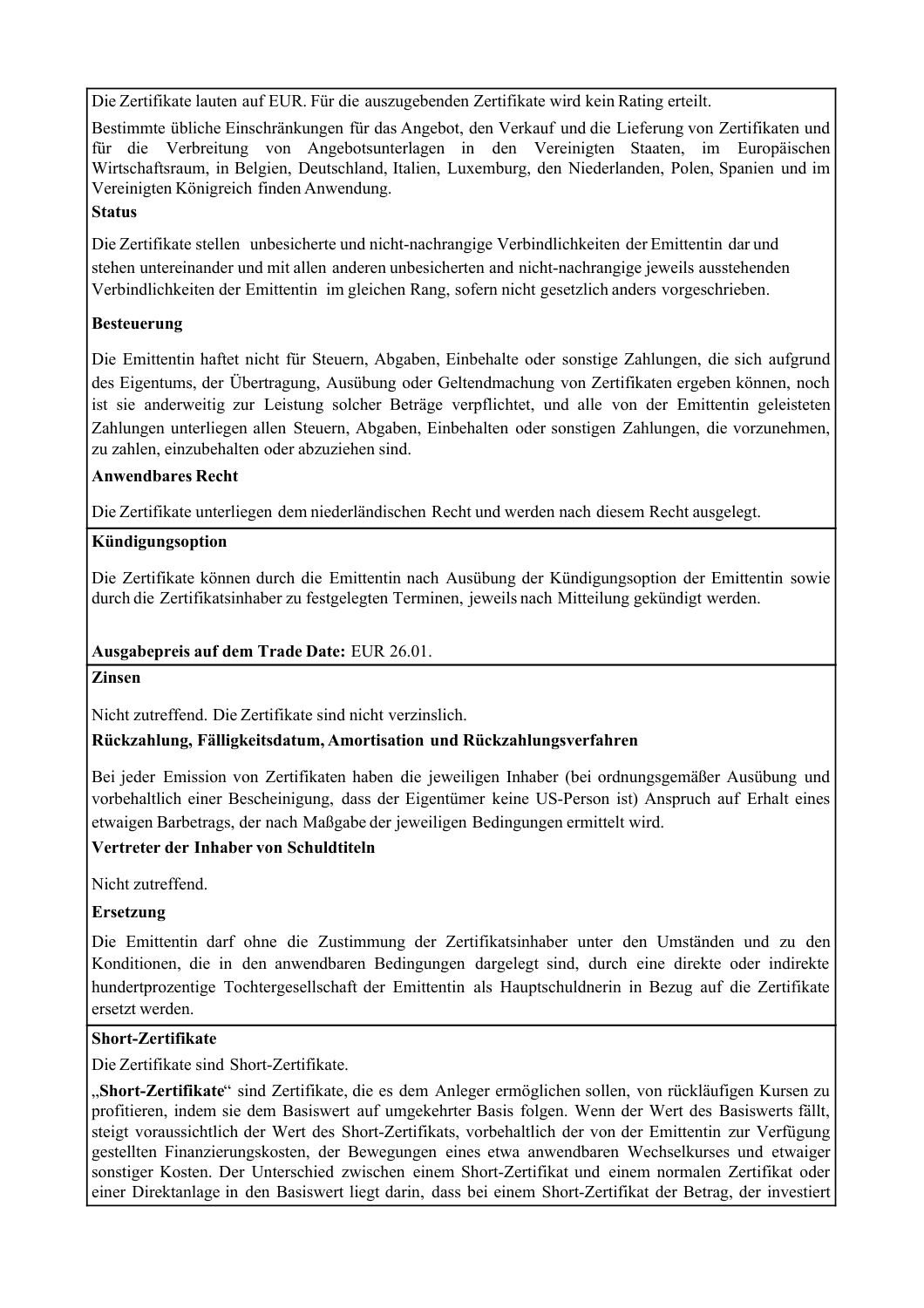werden muss, um dieselbe inverse Beteiligungsquote am Basiswert zu erreichen, üblicherweise erheblich geringer ist.

# **Inwiefern wird der Wert der Anlage durch den Wert des Basiswerts/der Basiswerte beeinflusst?**

Zertifikate folgen dem Basiswert linear auf Open End-Basis. Der Betrag, der in ein Zertifikat investiert werden muss, um dieselbe Beteiligungsquote am Basiswert wie bei einer direkten Investition in den Basiswert zu erreichen, ist erheblich geringer. Daher ist der prozentuale Gewinn, wenn der Basiswert fällt, sowie der prozentuale Verlust, wenn der Basiswert steigt, bei Zertifikaten höher als bei einer direkten Investition in den Basiswert.

# **Welches ist das Ablauf- oder Fälligkeitsdatum der derivativen Wertpapiere?**

Die Zertifikate sind Anlageinstrumente ohne Laufzeitbegrenzung, d.h. ohne festes Fälligkeits- oder Ablaufdatum, die von den Zertifikatsinhabern nach entsprechender Mitteilung an einem Ausübungstag ausgeübt werden können.Die Zertifikate können von der Emittentin nach entsprechender Mitteilung und nach einem Stop Loss-Ereignis automatisch.

# **Welches ist das Abwicklungsverfahren der Wertpapiere?**

Die Zertifikate werden über Clearstream Banking AG, Eschborn (Clearstream, Frankfurt) abgerechnet (und Zahlungen auf die Zertifikate erfolgen dementsprechend nach Maßgabe ihrer Regeln).

# **Wie wird mit den Erträgen aus derivativen Wertpapieren verfahren?**

Bei jeder Emission von Zertifikaten haben die jeweiligen Inhaber (bei ordnungsgemäßer Ausübung und vorbehaltlich einer Bescheinigung, dass der Eigentümer keine US-Person ist) Anspruch auf Erhalt eines etwaigen Barbetrags am Abrechnungstag, der unter Bezugnahme auf den Wert des Basiswerts berechnet wird, vorbehaltlich des Abzugs von Finanzierungskosten und sonstiger Kosten.

Nach einem Stop Loss-Ereignis wird auf die Zertifikate ein Betrag ausgezahlt, der unter Bezugnahme auf den Wert des Basiswerts an einem oder mehreren festgelegten Tag/en ermittelt wird, vorbehaltlich der Berechtigung der jeweiligen Zertifikate.

# **Was ist der endgültige Referenzpreis des Basiswerts?**

Der endgültige Referenzpreis des Basiswerts ist ein Betrag in Höhe des Wertes des Basiswerts am jeweiligen Bewertungstag, der von der Berechnungsstelle unter Bezugnahme auf eine öffentlich zugängliche Quelle oder unter Bezugnahme auf den Veräußerungswert des maßgeblichen Basiswerts ermittelt wird.

# **Welcher Art ist der Basiswert und wo kann man Informationen zum Basiswert finden?**

Die Zertifikate sind auf an Index bezogen (der "**Basiswert** ")

Informationen zum Basiswert sind zu finden unter Bloomberg (Bloomberg code: DAX <Index>).

# **Wo werden die Wertpapiere gehandelt?**

Durch die Emittentin (oder in ihrem Auftrag) wurde ein Antrag gestellt auf Zulassung der Zertifikate zum Handel an unregulated market (Freiverkehr) of the Frankfurt Stock Exchange with effect of the Issue Date.

# **Welches sind die zentralen Risiken, die für die Wertpapiere spezifisch sind?**

- Die Zertifikate können durch die Emittentin gekündigt werden und automatisch gekündigt werden, wenn der Basiswert ein vorgegebenes Niveau erreicht. Anlegern in die Zertifikate sollte bewusst sein, dass sie ihre gesamte Investition verlieren können, wenn der Basiswert bei Ausübung bzw. Kündigung ein ungünstiges Niveau erreicht hat.
- Ein Merkmal der Zertifikate ist der Stop Loss, der bei Eintritt zur vorzeitigen Kündigung der Zertifikate führt.
- Die Zertifikate sind Short-Zertifikate, die mit besonderen Risiken verbunden sind.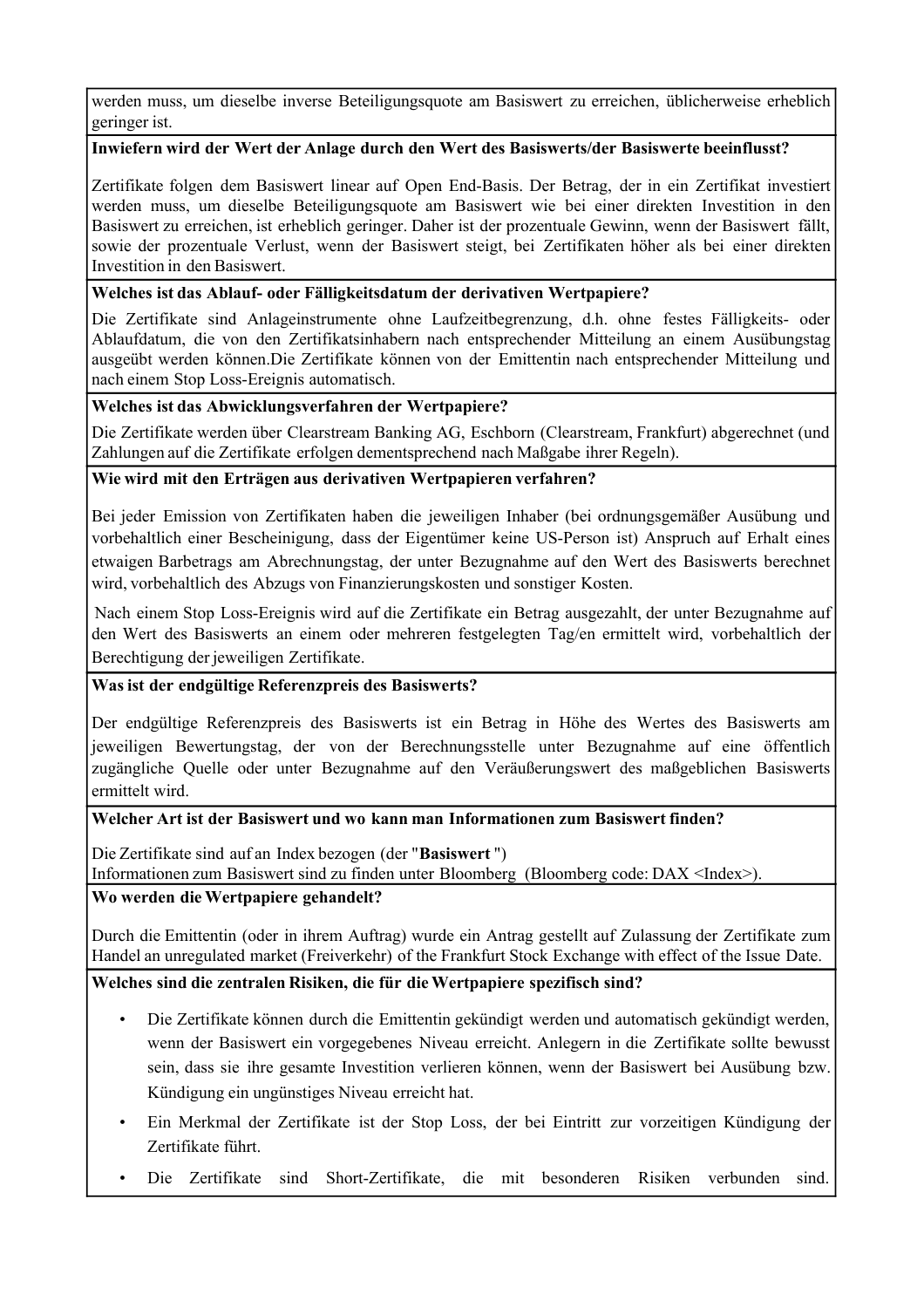"**Short-Zertifikate**" sind Zertifikate, die es dem Anleger ermöglichen sollen, von rückläufigen Kursen zu profitieren, indem sie dem Basiswert auf umgekehrter Basis folgen. Wenn der Wert des Basiswerts fällt, steigt voraussichtlich der Wert des Short-Zertifikats, vorbehaltlich der von der Emittentin zur Verfügung gestellten Finanzierungskosten, der Bewegungen eines etwa anwendbaren Wechselkurses und etwaiger sonstiger Kosten.

- Die Emittentin kann nach Mitteilung an die Zertifikatsinhaber die Maximalen Gap-Kosten erhöhen, was sich nachteilig auf den Wert der Zertifikate und die Erträge aus denselben auswirken kann.
- Es könnte kein Sekundärmarkt für die Zertifikate existieren. Folglich ist die Liquidität der Zertifikate als ein Risiko anzusehen. Falls sich kein solcher Sekundärmarkt entwickelt, ist es unwahrscheinlich, dass ein Anleger, der seine Zertifikate verkaufen möchte, diese überhaupt oder zu Preisen veräußern kann, aus denen er eine Rendite erzielt, die mit der ähnlicher Anlagen vergleichbar ist, für die sich ein Sekundärmarkt entwickelt hat.
- Die Emittentin und/oder ihre verbundenen Unternehmen können Transaktionen abschließen oder in Verbindung mit dem Basiswert andere Aktivitäten durchführen, die sich auf den Marktpreis, die Liquidität oder den Wert des Basiswerts und/oder der Zertifikate so auswirken könnten, dass die Interessen der Zertifikatsinhaber beeinträchtigt werden.
- Die Zertifikate stellen keine Rechte der Anleger an den Basiswerten dar. Die Emittentin kann sich dafür entscheiden, keine Basiswerte oder auf die Basiswerte bezogenen derivativen Kontrakte zu halten.
- Der Wert des Basiswerts, wie jeweils von einer Börse bezogen, darf nicht den Wert aufgelaufener Zinsen widerspiegeln. Unter solchen Umständen, unter denen ein auf die Zertifikate fälliger Betrag unter Bezugnahme auf den Wert des Basiswerts an der Börse ermittelt wird, spiegelt dieser Betrag nicht den Wert in Bezug auf den Basiswert aufgelaufener Zinsen wider.
- Die Berechnungsstelle kann aufgrund bestimmter Gesellschaftsmaßnahmen Anpassungen vornehmen, die sich auf den Basiswert auswirken. Bei diesen Anpassungen hat die Berechnungsstelle einen erheblichen Ermessenspielraum und könnte Interessenkonflikten ausgesetzt sein.
- Zertifikate, die nicht nach Maßgabe der Bedingungen ausgeübt werden (soweit eine Ausübung erforderlich ist), verfallen und sind wertlos.
- Die Emittentin kann die Zertifikate vorzeitig kündigen, wenn sie feststellt, dass die Erfüllung ihrer Verpflichtungen aus den Zertifikate oder eine zur Absicherung ihrer im Zusammenhang damit bestehenden Verbindlichkeiten vorgenommene Hedging-Vereinbarung insgesamt oder teilweise aus irgendeinem Grund unrechtmäßig geworden oder anderweitig verboten ist.
- Für die Zertifikate wird kein Kreditrating erteilt. Das für die Emittentin erteilte Kreditrating könnte nicht die potenziellen Auswirkungen aller Risiken widerspiegeln, die den Wert der Zertifikate beeinflussen können
- Die Investitionstätigkeit der Anleger könnte durch Investitionsgesetze und -vorschriften oder durch die Überprüfung oder Regulierung durch bestimmte Behörden eingeschränkt werden.
- Unter bestimmten Umständen kann die Emittentin ohne Zustimmung der Zertifikatsinhaber Änderungen der Zertifikate vornehmen, die die Interessen der Zertifikatsinhaber beeinträchtigen könnten.
- Die Emittentin darf ohne die Zustimmung der Zertifikatsinhaber zu den Konditionen, die in den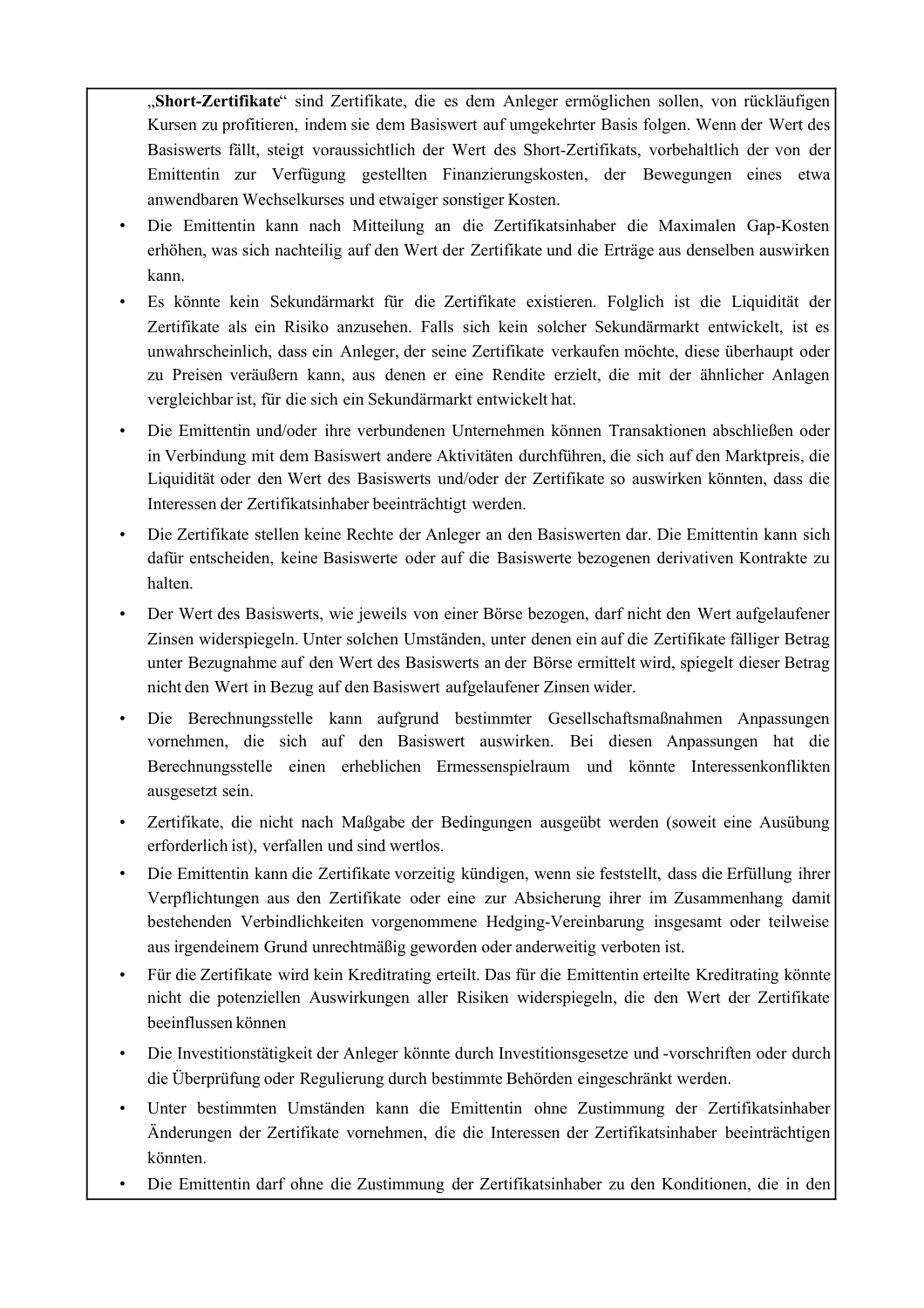Bedingungen dargelegt sind, durch eine direkte oder indirekte hundertprozentige Tochtergesellschaft der Emittentin als Hauptschuldnerin in Bezug auf die Zertifikate ersetzt werden.

- Den Anlegern könnten Kosten entstehen.
- Die auf die Zertifikate fälligen Beträge könnten an die Inhaber nicht in voller Höhe ausgezahlt werden, weil die Emittentin in Erfüllung der anwendbaren Gesetze Beträge einbehält.

# **BASISINFORMATIONEN ÜBER DAS ANGEBOT VON ZERTIFIKATEN**

# **Zu welchen Konditionen und nach welchem Zeitplan kann ich in dieses Wertpapier investieren?**

| Bedingungen des Angebots                                                                                                                                                     | Es gibt keine Zeichnungsfrist und das Angebot von<br>Zertifikaten unterliegt keinen von der Emittentin<br>auferlegten Bedingungen.                                                                                                                                                                                                                                                                                                                         |
|------------------------------------------------------------------------------------------------------------------------------------------------------------------------------|------------------------------------------------------------------------------------------------------------------------------------------------------------------------------------------------------------------------------------------------------------------------------------------------------------------------------------------------------------------------------------------------------------------------------------------------------------|
| Gesamthöhe des Angebots; wenn die Höhe nicht<br>festgelegt ist, Beschreibung der Vorkehrungen und<br>des Zeitpunkts für die öffentliche Bekanntgabe der<br>endgültigen Höhe: | Ein Angebot von Zertifikaten kann von der Emittentin<br>in Deutschland, Frankreich, den Niederlanden, Belgien,<br>Spanien und Italien abgegeben werden.                                                                                                                                                                                                                                                                                                    |
| Geschätzte Gesamtkosten                                                                                                                                                      | Emittenten<br>werden<br>Anleger<br>Dem<br>im<br>vom<br>Zusammenhang mit der spezifischen Ausgabe der<br>Zertifikate keine Kosten in Rechnung gestellt. Diese<br>Kosten können jedoch vom Makler / Händler im<br>Zusammenhang mit der spezifischen Ausstellung der<br>Zertifikate in Rechnung gestellt werden. In diesem Fall<br>ist der Broker / Händler gesetzlich verpflichtet, den<br>Anlegern entsprechende Informationen zur Verfügung<br>zu stellen. |

# **Weshalb wird dieser Prospekt erstellt?**

Der Nettoerlös aus der Emission der Zertifikate wird von der Emittentin für allgemeine Gesellschaftszwecke verwendet.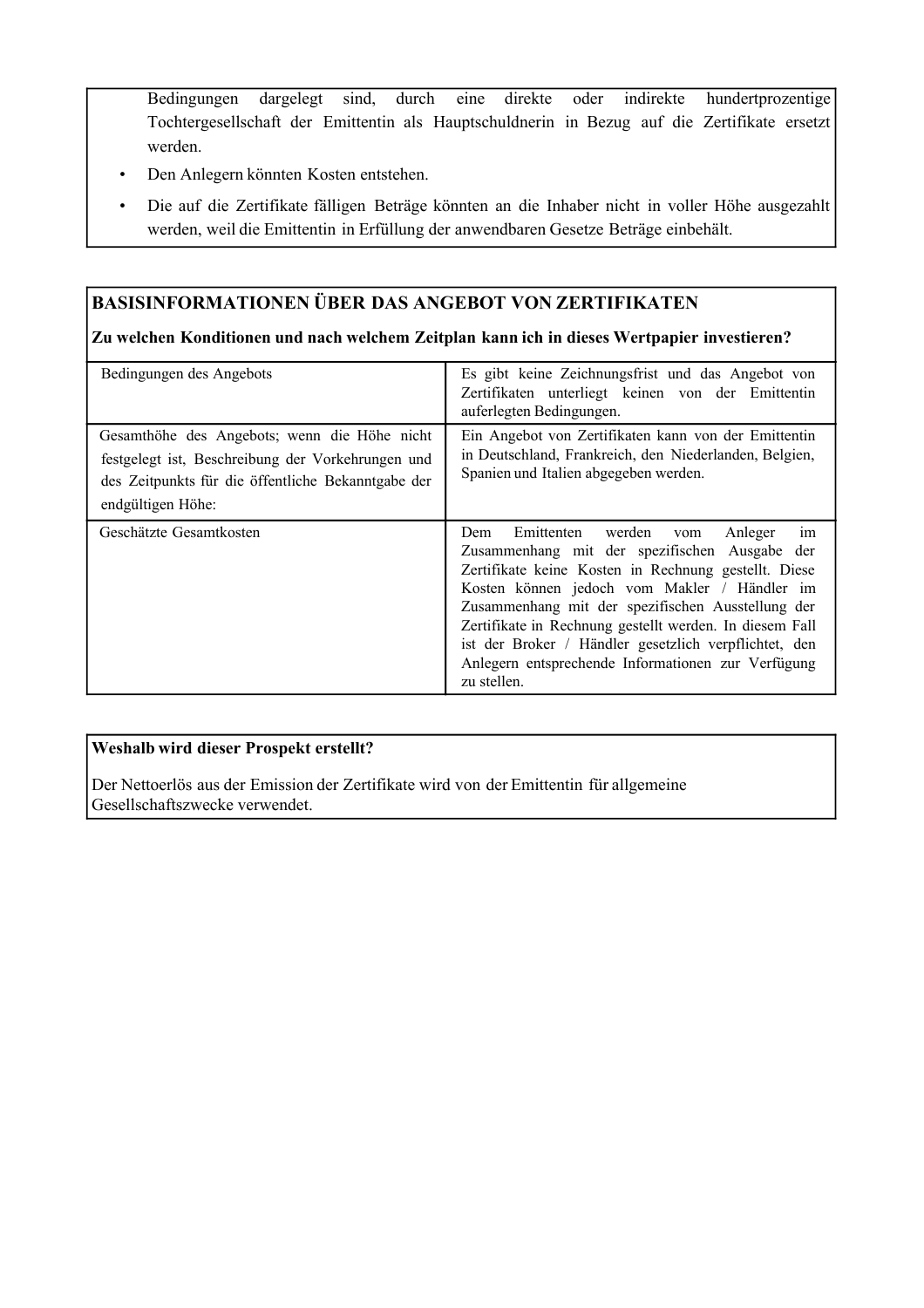# **TRADUCTION EN FRANÇAIS DU RÉSUMÉ**

# **INTRODUCTION**

*Le présent résumé doit être lu comme une introduction au Prospectus ainsi que les Conditions Définitives auxquelles ce Résumé est annexé. Toute décision d'investir dans les Certificats doit être fondée sur un examen du Prospectus dans son ensemble, y compris des documents incorporés par référence et les Conditions Définitives. Un investisseur dans les Certificats pourrait perdre tout ou partie du capital investi. Lorsqu'une action en responsabilité concernant l'information contenue dans le Prospectus et les Conditions Définitives est intentée devant un tribunal, le demandeur peut, selon la législation nationale de l'État Membre de l'Espace Économique Européen dans lequel l'action est intentée, avoir à supporter les frais de traduction du Prospectus et les Conditions Définitives avant le début de la procédure judiciaire. La responsabilité civile ne peut être attribuée qu'aux personnes qui ont présenté le résumé, y compris sa traduction, mais uniquement si le contenu du résumé est trompeur, inexact ou contradictoire par rapport aux autres parties du Prospectus ou s'il ne fournit pas, lu conjointement avec les autres parties du Prospectus, les informations clés permettant d'aider les investisseurs lorsqu'ils envisagent d'investir dans les Certificats.*

Les Certificats décrits dans le présent Résumé sont émis par ING Bank N.V. (l'"**Emetteur**"). L'Emetteur est constitué aux Pays-Bas et a son siège statutaire à Amsterdam. Le siège social de l'Émetteur est situé à Bijlmerdreef 106, 1102 CT Amsterdam, Pays-Bas. Son numéro de téléphone est le +31 20 563 9111 et l'adresse de son site web est www.ing.com. Le numéro d'identification de l'entité juridique de l'émetteur ("**LEI**") est 3TK20IVIUJ8J3ZU0QE75.

Tout intermédiaire financier est en droit, dans les limites du respect des restrictions de vente applicables en vertu du Prospectus, d'utiliser le Prospectus (le cas échéant, tel que complété à ce moment-là) durant sa période de validité, dans le cadre d'une offre au public de Certificats Allemagne, France, Belgique, Pays-Bas, Espagne et Italie (chaque intermédiaire financier étant, un « **Offrant Autorisé** »). Ce Prospectus ne pourra être remis aux investisseurs potentiels qu'avec tous ses suppléments publiés avant cette remise. Tout supplément au Prospectus est disponible pour consultation électronique sur le site internet de l'Émetteur (www.ingmarkets.de, www.ingsprinters.nl et www.ingturbos.fr).

La Note sur les Valeurs Mobiliéres a été approuvé par l'Autorité Néerlandaise des Marchés Financiers (*Stichting Autoriteit Financiële Markten*), Vijzelgracht 50, 1017 HS Amsterdam, Pays-Bas, (l' « **ANMF** ») en tant qu'autorité compétente en vertu du Règlement (UE) 2017/1129 tel que modifié (le « **Règlement Prospectus** »), le 16 avril 2021. Le Document d'Enregistrement a été approuvé par l'ANMF le 26 mars 2021.

# **INFORMATIONS CLÉS DE L'ÉMETTEUR**

# **Qui est l'Émetteur des certificats ?**

# **Général**

L'Émetteur est une société anonyme (*naamloze vennootschap*) constituée en vertu du droit des Pays-Bas le 12 novembre 1927, ayant son siège social (statutaire zetel) à Amsterdam, aux Pays-Bas.

Le LEI de l'Emetteur est 3TK20IVIUJ8J3ZU0QE75.

L'Émetteur fait partie d'ING Groep N.V. (« **ING Groupe** »). ING Groupe est la société holding d'un large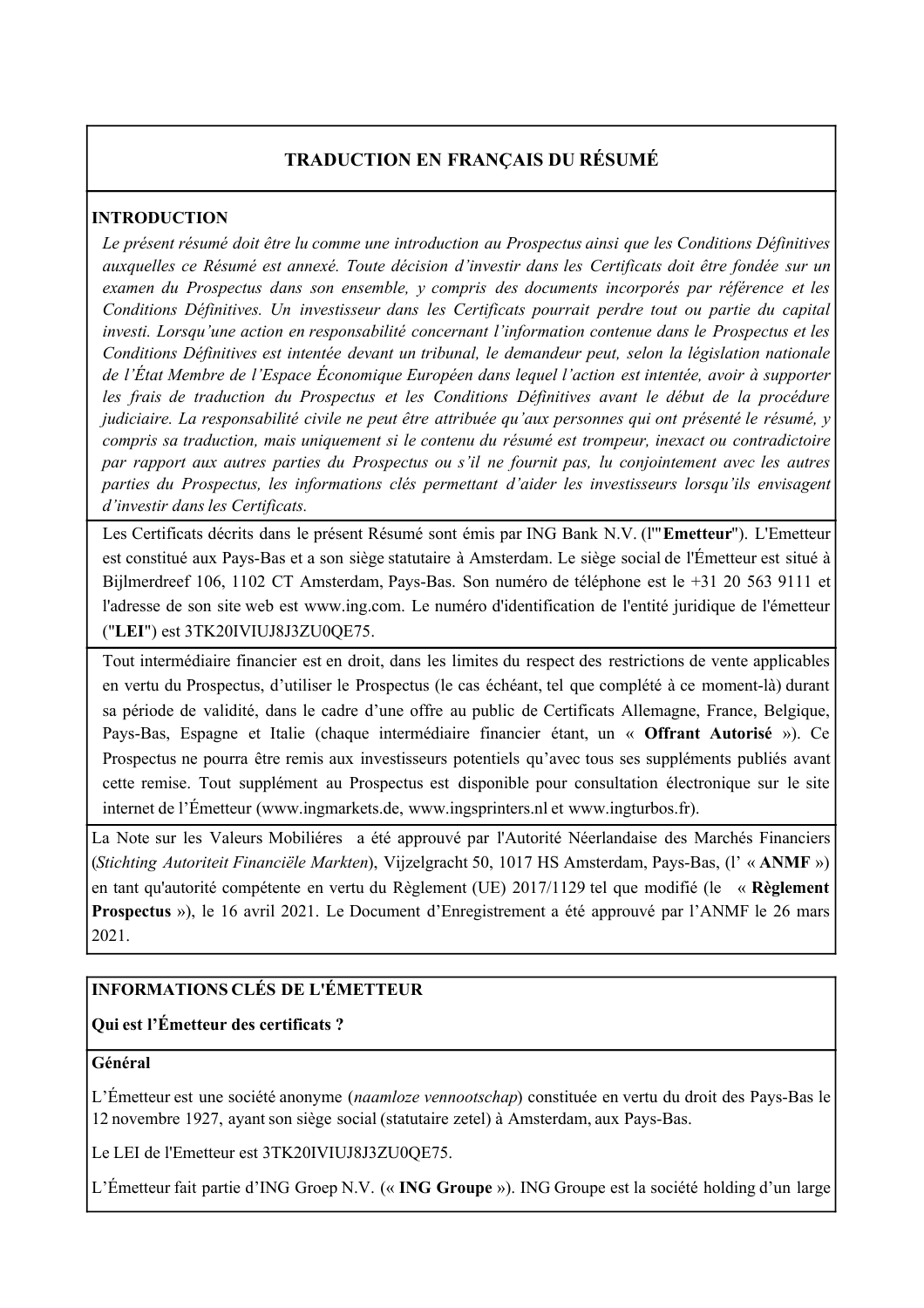éventail de sociétés (l'ensemble désigné comme « **ING** ») offrant des services bancaires pour répondre aux besoins d'une large base de clientèle. L'Émetteur est une filiale non cotée entièrement détenue par ING Groupe et offre actuellement des services de banque de détail à des personnes physiques des petites et moyennes entreprises ainsi qu'à des entreprises de moyenne capitalisation en Europe, en Asie et en Australie et des services de banque de financement (*wholesale banking*) à des clients dans le monde entier, y compris des entreprises multinationales, des gouvernements, des institutions financières et des organisations supranationales.

L'Émetteur n'est pas dépendant d'autres entités au sein d'ING Groupe.

# **Capital Social et Actions Préférentielles**

À la date du Document d'Enregistrement, le capital autorisé de l'ING Bank N.V. s'élevait à un milliard huit cent huit millions d'euros (1.808.000.000 EUR) et était réparti comme suit :

- a. un milliard cinq cent quatre-vingt-dix-neuf millions neuf cent quatre-vingt-dix-neuf mille neuf cent cinquante (1.599.999.950) actions ordinaires, chacune ayant une valeur nominale d'un euro et treize cents (EUR 1,13) ; et
- b. cinquante (50) actions privilégiées, chacune d'une valeur nominale de un euro et treize centimes (1,13 euro), réparties en vingt-six (26) séries, chacune désignée par une lettre différente, dont les séries A, B, D et E consistent chacune en une (1) action privilégiée, les séries F à Y incluses consistent chacune en deux (2) actions privilégiées et les séries C et Z consistent chacune en trois (3) actions privilégiées, chaque série d'actions privilégiées comptant comme une catégorie d'actions distincte.

Au 31 décembre 2020, le capital émis et libéré s'élevait à 525 millions d'euros, dont 465 millions d'actions ordinaires et sept actions privilégiées.

# **Conseil de Surveillance et Conseil d'Administration du Secteur Bancaire**

ING Bank N.V. a un système de conseil d'administration à deux niveaux, composé d'un Conseil de Surveillance et d'un Conseil d'Administration. La mission du Conseil de Surveillance est de superviser la politique du Conseil d'Administration du Secteur Bancaire et le déroulement général des événements à la Banque ING et d'assister le Conseil d'Administration du Secteur Bancaire en lui fournissant des conseils. Le Conseil d'Administration du Secteur Bancaire est responsable de la gestion quotidienne d'ING Bank N.V.

À la date du Document d'Enregistrement, la composition du Conseil de Surveillance et du Conseil d'Administration du Secteur Bancaire est la suivante :

Conseil de Surveillance : G.J. (Hans) Wijers (chairman), A.M.G. (Mike) Rees (vice-chairman), J. (Juan) Colombás, M. (Mariana) Gheorghe, M. (Margarete) Haase, L.J. (Lodewijk) Hijmans van den Bergh, H. (Herman) Hulst, H. (Harold) Naus et H.W.P.M.A. (Herna) Verhagen.

Conseil d'Administration du Secteur Bancaire: S.J.A. (Steven) van Rijswijk (CEO), T. (Tanate) Phutrakul (CFO), L. (Ljiljana) Cortan (CRO), P. Abay (Pinar), A. (Andrew) Bester, A. (Aris) Bogdaneris, R. (Ron) van Kemenade (CTO) et R.M.M. (Roel) Louwhoff<sup>1</sup> (COO).

<sup>1</sup> Roel Louwhoff quittera le Management Board Banking à compter du 1er août 2021 et quittera ING le 1er novembre 2021.

# **Commissaire Aux Comptes**

À la date du Document d'Enregistrement, KPMG Accountants N.V. (le « Commissaire Aux Comptes »), situé à Amstelveen, Pays-Bas, Laan van Langerhuize 1, 1186 DS Amstelveen, Pays-Bas, est le commissaire aux comptes indépendant de l'Emetteur.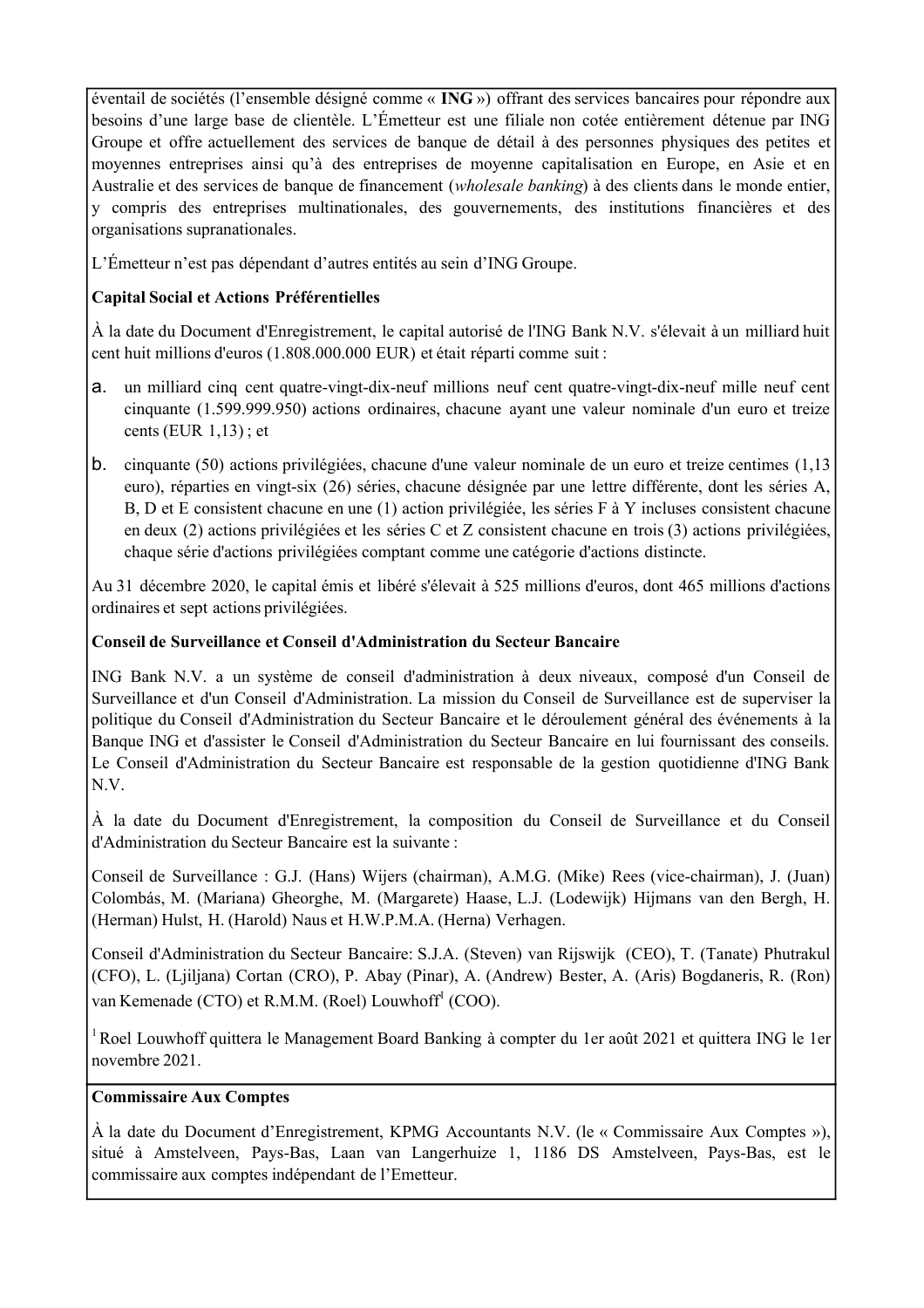| Quelles sont les principales informations financières concernant l'Emetteur ? |         |         |
|-------------------------------------------------------------------------------|---------|---------|
| Chiffres consolidés clés d'ING Bank N.V. <sup>(1)</sup>                       |         |         |
| (millions d'euros)                                                            | 2020    | 2019    |
| Bilan <sup>(2)</sup>                                                          |         |         |
| Total de l'actif                                                              | 937,379 | 891,910 |
| Total des fonds propres                                                       | 48,697  | 47,817  |
| Dépôts et fonds empruntés <sup>(3)</sup>                                      | 776,809 | 734,957 |
| Prêts et avances                                                              | 598,306 | 611,907 |
| $R$ ésultats <sup>(4)</sup>                                                   |         |         |
| Total des recettes                                                            | 17,645  | 18,295  |
| Charges d'exploitation                                                        | 11,160  | 10,343  |
| Provisions pour pertes sur crédits                                            | 2,675   | 1,120   |
| Résultat avant impôts                                                         | 3,810   | 6,831   |
| Impôts                                                                        | 1,317   | 1,889   |
| Résultat net (avant intérêts minoritaires)                                    | 2,493   | 4,942   |
| Attribution aux Actionnaires de la société mère                               | 2,415   | 4,843   |
| Ratios (en pour cent.)                                                        |         |         |
| Ratio BRI <sup>(5)</sup>                                                      | 18.96   | 17.90   |
| Fonds Propres de Base Tier 1 <sup>(6)</sup>                                   | 15.90   | 15.14   |
|                                                                               |         |         |

Notes:

(1) Ces chiffres ont été extraits des comptes annuels consolidés d'ING Bank N.V. au titre des exercices clos respectivement le 31 décembre 2020et 2019.

(2) Au 31 décembre.

(3) Chiffres comprenant les titres de Dette et Bancaire.

(4) Pour l'exercice clos le 31 décembre.

(5) Ratio BRI = capital BRI en pour cent des Actifs Pondérés en fonction des Risques (à partir de 2015 fondés sur Bâle III, échelonnés).

(6) Fonds Propres de Base Tier 1 = fonds propres de catégorie 1 disponibles en pourcentage des Actifs Pondérés en fonction des Risques.

De plus amples informations sur les finances de l'Emetteur sont disponibles dans le Document d'Enregistrement.

# **Quelssont les principaux risques spécifiques à l'Emetteur ?**

En achetant les Certificats, les investisseurs assument le risque que l'Emetteur devienne insolvable ou ne soit pas en mesure d'effectuer tous les paiements dus au titre des Certificats. Il existe un large éventail de facteurs qui, individuellement ou conjointement, pourraient empêcher l'Emetteur d'effectuer tous les paiements dus. Il n'est pas possible d'identifier tous ces facteurs ou de déterminer ceux qui sont les plus susceptibles de se produire, car l'Emetteur peut ne pas avoir connaissance de tous les facteurs pertinents et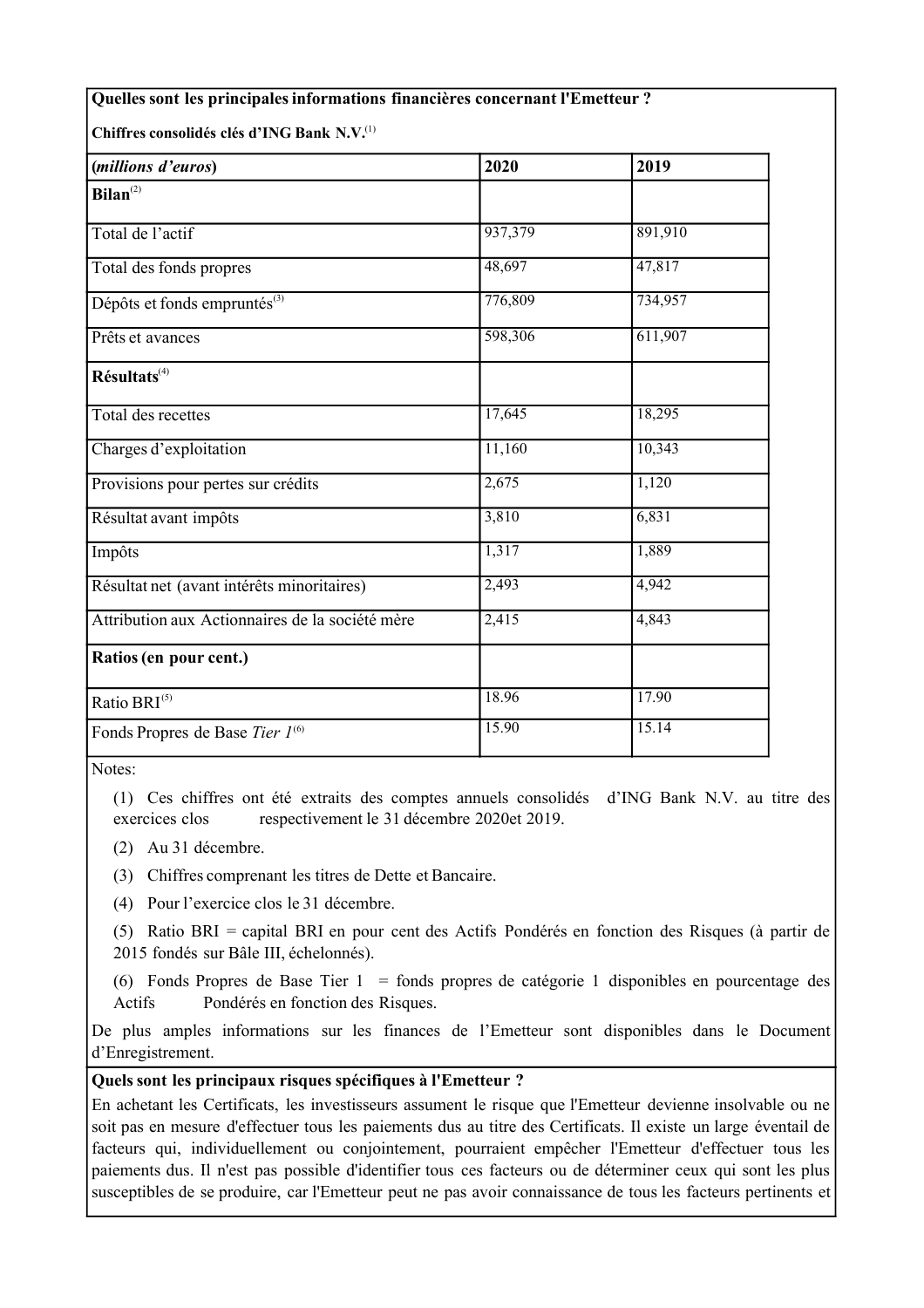certains facteurs qu'il considère actuellement comme non importants peuvent devenir importants à la suite de la survenance d'événements indépendants de sa volonté. En raison du fait que l'Émetteur fait partie d'une société de services financiers ayant une activité à l'échelle mondiale, les revenus et bénéfices de l'Émetteur sont affectés par la volatilité et la solidité des environnements économique, des affaires, de la liquidité, du financement et des marchés de capitaux spécifiques aux zones géographiques dans lesquelles il exerce ses activités. La turbulence continue et la volatilité de tels facteurs ont affecté, et pourraient continuer à affecter négativement la rentabilité, la solvabilité et la liquidité de l'activité de l'Émetteur. L'Émetteur a identifié un certain nombre de facteurs spécifiques qui pourraient nuire à son entreprise et sa capacité à effectuer des paiements dus en vertu des Certificats.

L'Emetteur a identifié un certain nombre de facteurs qui pourraient avoir un effet négatif important sur ses activités et sa capacité à effectuer les paiements dus. Ces facteurs comprennent :

- le risque continu de résurgence des turbulences et la volatilité continue dans les marches financiers et l'économie plus généralement
- les conditions défavorables du marché des capitaux et du crédit de même que les changements réglementaires
- les effets négatifs de la pandémie COVID-19
- la volatilité des taux d'intérêts et autres changements sur les taux d'intérêts
- les changements de lois sur les services financiers et/ou les réglementations
- le non-respect des lois et/ou réglementations concernant les services financiers ou les institutions financières
- l'incapacité des contreparties à respecter leurs obligations financières
- les défaillances de banques relevant du champ d'application des régimes d'indemnisation publique
- la dégradation des notations et déclassements potentiels
- les lacunes dans les hypothèses utilisées pour modéliser des clients pour le calcul des risques de marché
- l'incapacité à gérer les risques avec succès grâce à des produits dérivés
- les risques commerciaux, opérationnels, réglementaires, de réputation et autres risques en rapport avec le changement climatique
- les risques opérationnels tels que les perturbations ou défaillances de systèmes, les atteintes à la sécurité, les attaques informatiques, l'erreur humaine, les changements dans les pratiques opérationnelles ou les systèmes de contrôle inadéquats
- les demandes ou réclamations émanant de clients se sentant trompés ou traités de manière inéquitable

# **KEY INFORMATION ON THE SECURITIES**

# **What are the main features of the securities?**

Les Certificats sont des instruments financiers à durée indéterminée sans échéance fixe ou date d'expiration et sont désignés comme étant les « **Certificats à Durée Indéterminée** » (*Open Ended Certificates*) pour les besoins du Programme, pouvant être exercés par le Titulaire. L'Émetteur peut résilier les Certificats. Ils peuvent également être résiliés automatiquement [si le Sous-jacent (tel que défini ci-dessous) atteint un niveau prédéterminé (un « Événement de Limitation des Pertes »). A la suite d'un **Evènement de Limitation des Pertes**, le montant payé au titres des Certificats est déterminé par référence à la valeur du Sous-jacent à une ou plusieurs dates déterminées, en fonction des droits attachés au **Certificat** 

Le numéro de la Série de cette émission est 182489. Le Code ISIN de cette émission est DE000NG4Z6P6. Le Code WKN de cette émission est NG4Z6P.

Les Certificats sont libellés en EUR. Les Certificats à émettre ne sont pas notés.

Certaines restrictions usuelles relatives aux offres, à la vente et la livraison de Certificats ainsi qu'à la distribution de documentation d'offre aux États-Unis, dans l'Espace Economique Européen, en Belgique, en Allemagne, aux Pays-Bas, au Luxembourg, en Pologne et au Royaume-Uni.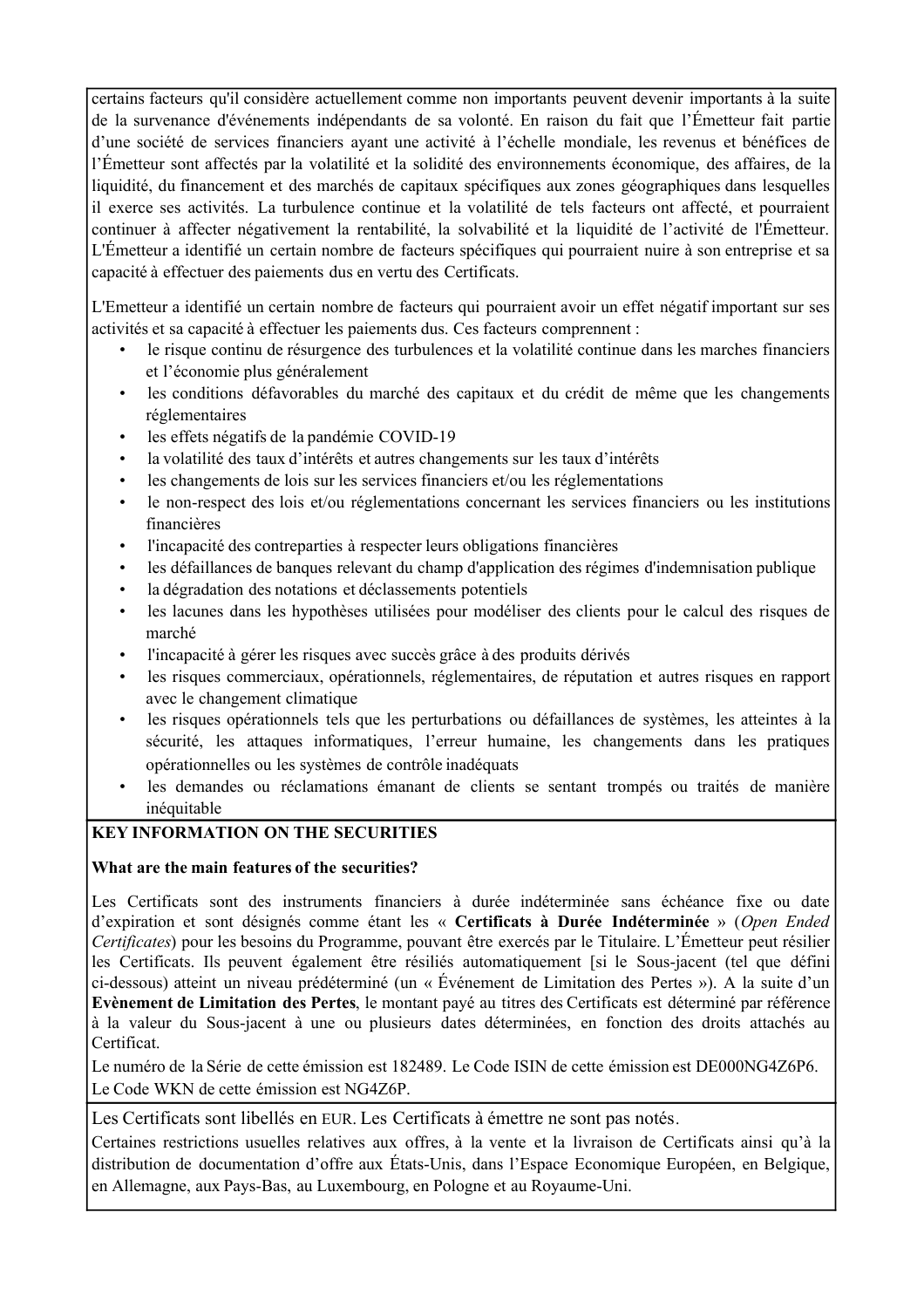# **Nature**

Les Certificats constitueront des engagements non assortis de sûretés et non subordonnés de l'Émetteur et viennent au même rang entre eux et au même rang que tous les autres engagements non assortis de sûretés et non subordonnés de l'Émetteur en circulation, sous reserve de dispositions légales contraires.

# **Fiscalité**

L'Émetteur n'est pas responsable ni soumis à une quelconque obligation de supporter les taxes, droits, retenues à la source ou autres charges qui pourraient être imposés du fait de la détention, du transfert, de l'exercice ou de la mise en œuvre de tout Certificat et tous les paiements effectués par l'Émetteur sont soumis à toute taxe, droit, retenue à la source, ou autre charge qui peut être du, payé, retenu ou déduit.

# **Droit applicable**

Les Certificats seront régis et interprétés en conformité à la loi néerlandaise.

# **Résiliation facultative**

Les Certificats peuvent être résiliés par l'Émetteur à la suite de l'exercice d'une Option d'Achat et peuvent également être exercés par les Titulaires à des dates déterminées, dans chaque cas, avec un préavise.

# **Prix d'Emission:** EUR 26.01.

# **Intérêts**

Sans objet.

# **Remboursement, date de maturité, amortissement procédure de remboursement**

Les Certificats donneront à leur Titulaires (s'ils sont dûment exercés et sous réserve de certification attestant que les propriétaires effectifs ne sont pas des U.S Persons) de recevoir un montant en espèces (le cas échéant), calculé conformément aux modalités concernées.

# **Représentant des titulaires de certificats**

Sans objet. Les Certificats ne portent pas intérêts.

# **Substitution de débiteur**

L'Emetteur peut, sans l'accord des Titulaires de Certificats, être substitué dans ses droits par toute filiale détenue directement ou indirectement à 100% par l'Emetteur en tant que débiteur principal au titre des Certificats dans les hypothèses et sous réserve des modalités prévues par les conditions définitives applicables.

# **Certificats Courts**

Les Certificats sont des Certificats Courts.

Les « **Certificats Courts** » sont des certificats visant à permettre à l'investisseur de profiter de la baisse des marchés en suivant le Sous-jacent de manière inversée. Si la valeur du Sous-jacent diminue, celle du Certificat Court devrait augmenter, sous réserve du coût de financement de l'Emetteur, de la variation du taux de change applicable et de tous autres frais. La différence entre un Certificat Court et un certificat ordinaire ou une détention directe dans le Sous-jacent réside dans le fait que dans le cas d'un Certificat Court l'investissement nécessaire pour atteindre un taux similaire de participation inverse dans le Sous-jacent est en général bien moindre.

# **Quel est l'impact des instrumentssous-jacents sur la valeur de l' investissement ?**

Les Certificats suivent de manière linéaire le Sous-jacent sur une base à durée à indéterminée. Le montant nécessaire d'investissement dans un Certificat pour atteindre un taux de participation dans le Sous-jacent similaire à une détention directe, est en général bien moindre. Par conséquent, le gain en pourcentage en cas de baisse du Sous-jacent et la perte en pourcentage en cas de baisse du Sous-jacent, est plus important pour les Certificats que pour les investissements directs dans le Sous-jacent.

**Quelle est la date d'échéance des Certificats ?**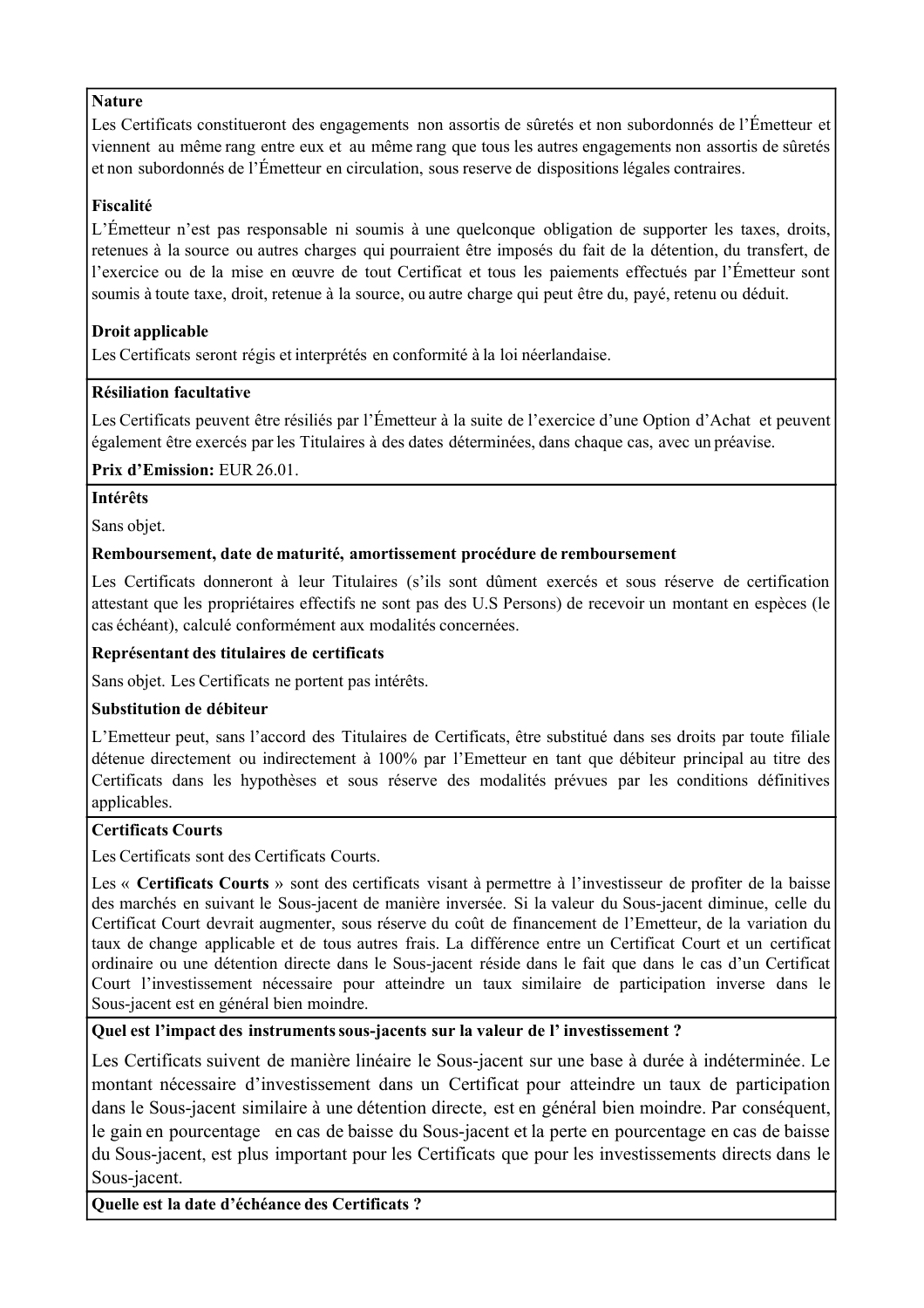Les Certificats sont des instruments d'investissement sans date d'échéance fixe ou date d'expiration, qui peuvent être exercés avec un préavis par les Titulaires à une date d'exercice. Les Certificats peuvent être résiliés par l'Émetteur avec un préavis , et peuvent être résiliés automatiquement à la suite d'un Événement de Limitation des Pertes

#### **Quelles sont les procédures de règlement des certificats ?**

Les Certificats sont compensés par (et les paiements au titre des Certificats seront en conséquence effectués conformément aux règles de) Clearstream Banking AG, Eschborn (Clearstream, Francfort).

# **Quel est le produit des instruments dérivés ?**

Chaque émission de Certificats permettra à son titulaire (s'ils sont dûment exercés et sous réserve de certification attestant que les propriétaires effectifs ne sont pas des U.S Persons) de recevoir un montant en espèces (le cas échéant) à la date de règlement applicable, calculé par référence à la valeur du Sous-jacent et sous réserve de la déduction des frais de financement et des dépenses.

Dans le cas d'un Événement de Limitation des Pertes, les Titulaires recevront un retour de zéro sur les Certificats.

#### **Quel est la référence final du sous-jacent ?**

Le prix final du Sous-jacent de référence doit être d'un montant égal à la valeur du Sous-jacent à la date d'évaluation concernée, déterminée par l'Agent de Calcul par référence à une source d'information disponible au public.

Quel est le type de sous-jacent et quel est du lieu où peut-on trouver des informations y afférentes ? Les Certificats sont indexés sur }un indice(un « **Sous-jacent** »).

Les informations relatives au Sous-jacent se trouvent sur Bloomberg (code Bloomberg: DAX <Index>).

#### **Où les certificats seront-ils négociés ?**

Une Demande devrait être déposée par l'Emetteur (ou en son nom) pour que les Certificats soient admis à la négociation sur avec prise d'effet à partir du Une Demande devrait être déposée par l'Emetteur (ou en son nom) pour que les Certificats soient admis à la négociation sur la marché non réglementé (Freiverkehr) de la Bourse de Francfort, avec prise d'effet à partir de la Date d'Emission.

# **Quelssont les principaux risques spécifiques aux certificats ?**

- L'Émetteur peut résilier les Certificats et ceux-ci pourront être automatiquement résiliés si le Sous-jacent atteint un niveau prédéterminé. Les investisseurs dans les Certificats doivent être conscients que la totalité de leur investissement peut être perdu si le Sous-jacent est à un niveau défavorable lors de l'exercice ou de la résiliation, selon le cas.
- Une des caractéristiques des Certificats est la limitation des pertes qui, en cas de non-respect, entraînera la résiliation anticipée des Certificats concernés.
- Les Certificats sont des Certificats Courts qui comportent des risques particuliers. Les « Certificats Courts » sont des certificats visant à permettre à l'investisseur de profiter de la baisse des marchés en suivant inversement le Sous-jacent. Si la valeur du Sous-jacent diminue, celle du Certificat Court augmentera, sous réserve du coût de financement de l'Emetteur, de la variation du taux de change applicable et de tout autre frais.
- L'Émetteur peut, moyennant un préavis aux Titulaires, augmenter le Coût d'Ecart Maximum, qui peut avoir un impact négatif sur la valeur des certificats et leur rendement
- Il ne peut être exclu qu'aucun marché secondaire n'existe pour les Certificats. Par conséquent, la liquidité des Certificats est un risque à prendre en compte. Dans l'éventualité où aucun marché secondaire des Certificats ne se développe, il est peu probable qu'un investisseur envisageant de vendre ses Certificats puisse être en mesure de le faire, ou qu'il puisse le faire à un rendement comparable à des investissementssimilaires qui ont développé un marché secondaire.
- L'Émetteur et/ou ses filiales peuvent conclure des opérations ou mener d'autres activités en relation avec le Sous-jacent qui peuvent affecter le prix de marché, la liquidité ou la valeur du Sous-jacent et/ou les Certificats d'une manière qui pourrait être contraire à l'intérêt des Titulaires.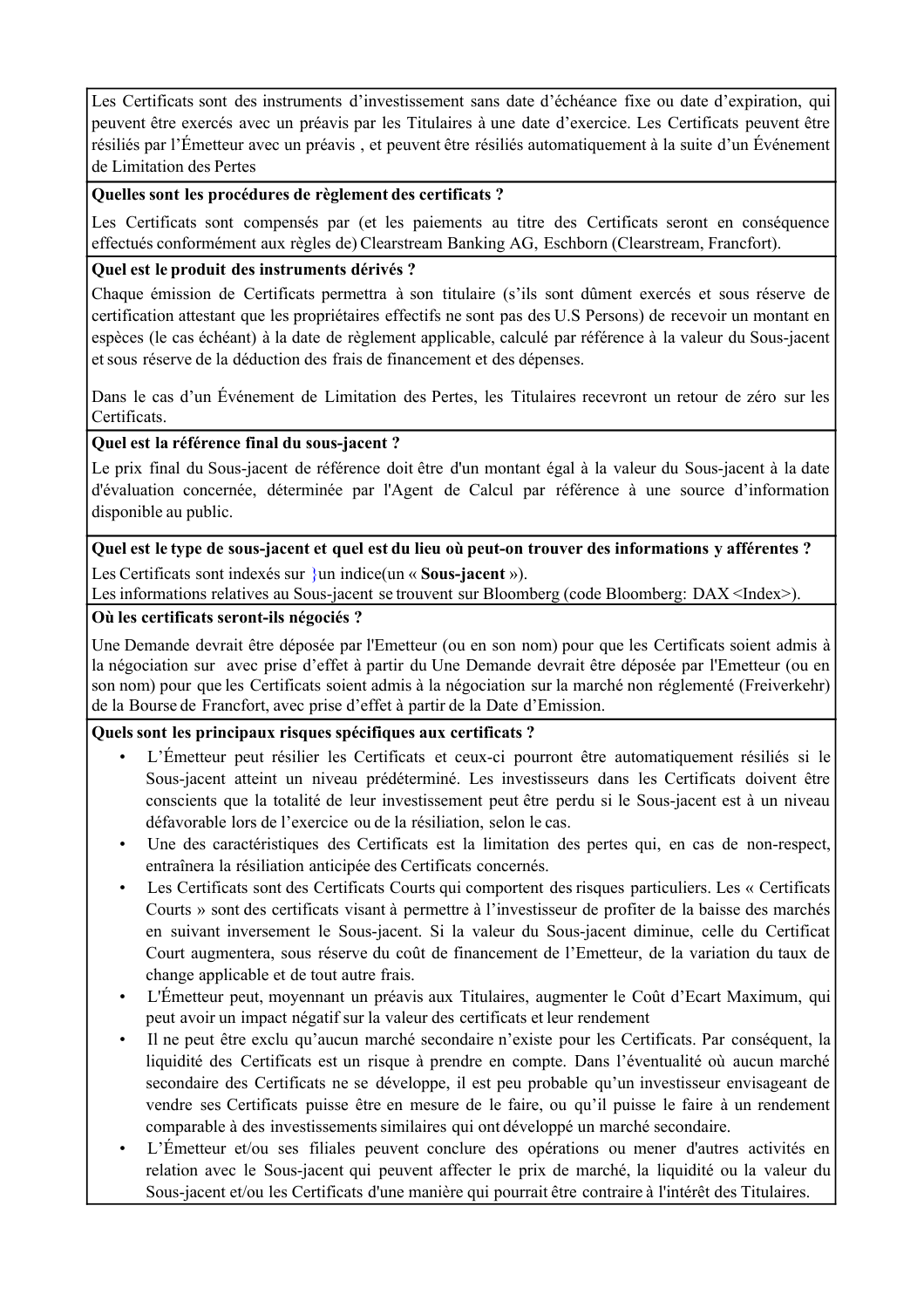- Les Certificats ne donnent pas accès à une participation dans le Sous-jacent. L'Émetteur pourra choisir de ne pas détenir le Sous-jacent, ni d'éventuels instruments financiers à terme relatifs au Sous-jacent.
- La valeur du Sous-Jacent, telle qu'elle résulte de toute bourse applicable, pourrait ne pas refléter la valeur des intérêts courus. Dans de telles circonstances, lorsqu'un montant dû au titre des Certificats est déterminé par référence à la valeur du Sous-Jacent en bourse, ce montant ne reflétera pas la valeur des intérêts courus par rapport au Sous-Jacent.
- L'Agent de Calcul pourra procéder à des ajustements à la suite de certaines opérations sur titre affectant le Sous-jacent. En réalisant ces ajustements, l'Agent de Calcul peut exercer une discrétion importante et peut être soumis à des conflits d'intérêts.
- Les Certificats qui ne seraient pas exercés conformément aux modalités peuvent (dès lors que leur exercice est requis) expirer sans valeur.
- L'Émetteur peut décider de procéder à la résiliation anticipée des Certificats s'il estime que ses obligations au titre des Certificats ou que tout contrat de couverture pour la couverture desdites obligations sont devenus illégaux ou autrement interdits, en tout ou partie, pour quelque raison que ce soit.
- Les activités d'investissement des investisseurs peuvent être restreintes par les dispositions légales et réglementaires en matière d'investissement, ou par le contrôle ou la réglementation par certaines autorités.
- Dans certaines circonstances, l'Émetteur peut modifier les modalités des Certificats sans l'accord des Titulaires. Ces modifications pourraient porter atteinte aux intérêts des Titulaires.
- L'Emetteur peut, sans l'accord des Titulaires de Certificats, être substitué dans ses droits par toute filiale détenue directement ou indirectement à 100% par l'Emetteur en tant que débiteur principal au titre des Certificats dans les hypothèses et sous réserve des modalités prévues par les conditions définitives.
- Des frais peuvent être mis à la charge des investisseurs.
- Les titulaires peuvent ne pas recevoir le paiement de la totalité des sommes dues au titre des Certificats en raison des montants retenus par l'Émetteur pour se conformer aux lois applicables.

# **KEY INFORMATION ON THE OFFER OF CERTIFICATES**

# **Under which conditions and timetable can I invest in this security?**

| Termes et conditions de l'offre                                                                                                                         | Il n'y a pas de période de souscription et l'offre des<br>Certificats n'est soumise à aucune condition imposée<br>par l'Emetteur.                                                                                                                                                                                                                                                                                   |
|---------------------------------------------------------------------------------------------------------------------------------------------------------|---------------------------------------------------------------------------------------------------------------------------------------------------------------------------------------------------------------------------------------------------------------------------------------------------------------------------------------------------------------------------------------------------------------------|
| Les catégories d'investisseurs potentiels auxquels<br>les Certificats sont offerts et si la ou les tranche(s)<br>ont été réservées pour certains pays : | L'offre des Certificats peut être faite par les Offrants<br>Autorisés dans Allemagne, France, Belgique, Pays-Bas,<br>Espagne et Italie (les «Juridictions d'Offre Publique »).                                                                                                                                                                                                                                      |
| Estimation du montant total des dépenses :                                                                                                              | Il n'y a pas des frais à la charge de l'investisseur par<br>l'émetteur dans le cadre de l'émission spécifique des<br>Certificats; toutefois, le courtier/contrepartiste dans le<br>cadre de l'émission spécifique des certificats peuvent<br>facturer des frais à l'investisseur. Dans l'affirmative, le<br>courtier/contrepartiste sera tenu par la loi de fournir aux<br>investisseurs les informations connexes. |

# **Pourquoi ce prospectus est-il produit ?**

Le produit net de l'émission des Certificats sera affecté par l'Emetteur à ses besoins généraux.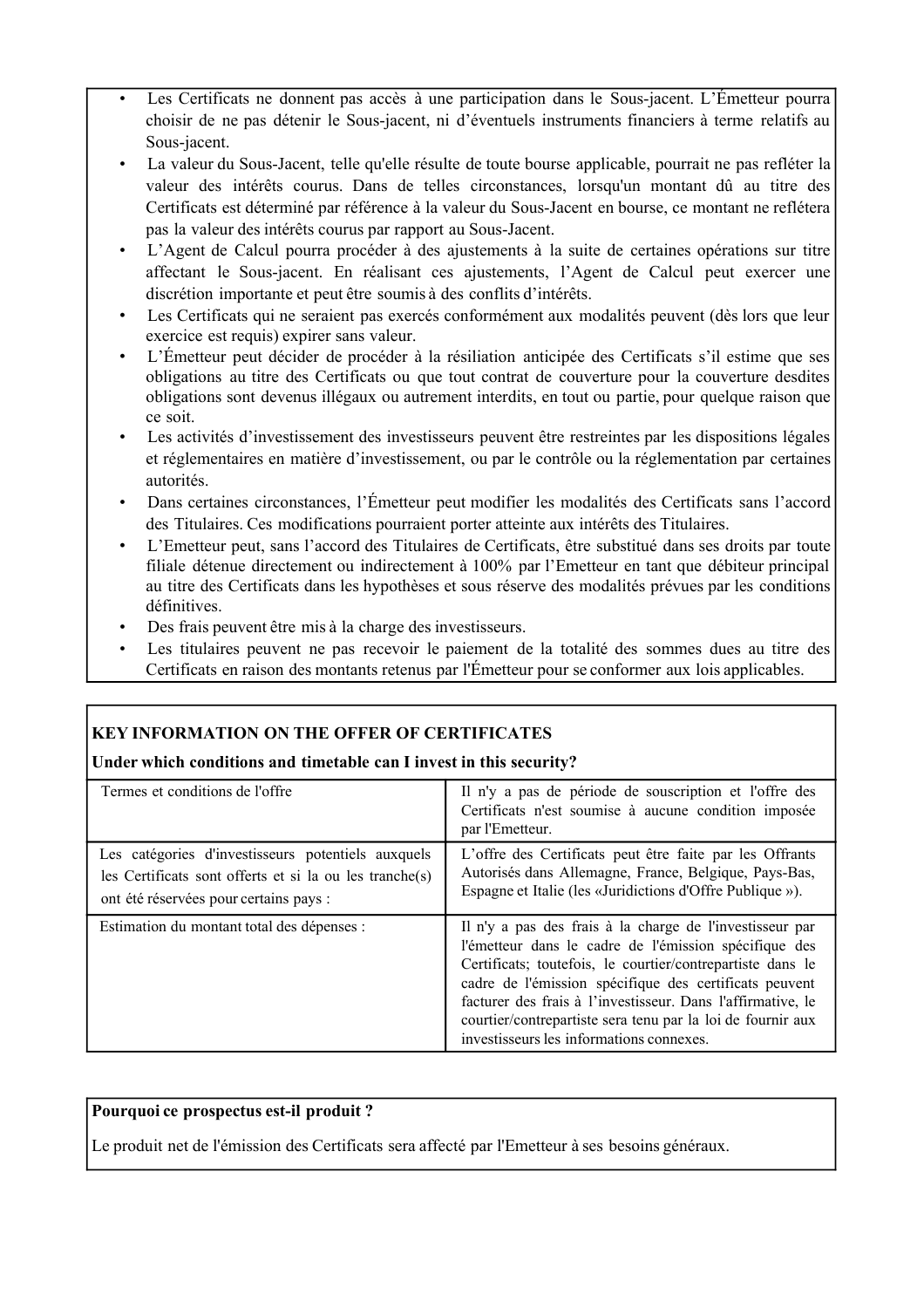# **SAMENVATTINGSFORMULIER**

# **INTRODUCTIE**

*Deze samenvatting moet worden gelezen als een inleiding op het Prospectus en de Definitieve Voorwaarden waaraan deze samenvatting is toegevoegd als bijlage. Elke beslissing om te beleggen in de Certificates dient te zijn gebaseerd op het Prospectus als geheel, met inbegrip van alle documenten die door verwijzing zijn opgenomen en de Definitieve Voorwaarden. Een investeerder in de Certificates kan de waarde van de volledige belegging of een deel ervan verliezen. Indien er bij een rechtbank een vordering met betrekking tot informatie in het Prospectus en de Definitieve Voorwaarden wordt ingediend, kan de eiser, in overeenstemming met de nationale wetgeving van de lidstaat van de Europese Economische Ruimte waar de vordering aanhangig wordt gemaakt, gehouden zijn de kosten van de vertaling van het Prospectus en de Definitieve Voorwaarden te dragen alvorens de gerechtelijke procedure wordt gestart. Alleen de personen die de samenvatting hebben ingediend, met inbegrip van een vertaling ervan, kunnen civielrechtelijk aansprakelijk worden gesteld, maar alleen indien de samenvatting misleidend, onjuist of inconsistent is wanneer deze wordt gelezen in samenhang met de andere delen van dit Prospectus of indien, bij lezing in samenhang met de andere delen van dit Prospectus, essentiële informatie voor investeerders die overwegen in de Certificates te beleggen niet wordt verstrekt.*

De in deze samenvatting omschreven Certificaten worden uitgegeven door ING Bank N.V. (de "**Emittent**"). De Emittent is opgericht in Nederland, met de statutaire zetel in Amsterdam. De Emittent's geregistreerd adres is Bijlmerdreef 106, 1102 CT Amsterdam, Nederland. Zijn telefoonnummer is +31 20 563 9111 en zijn website is www.ing.com. De Emittent's Legal Entity Identifier ("**LEI**") is 3TK20IVIUJ8J3ZU0QE75.

Iedere financiële tussenpersoon is gerechtigd, binnen de beperkingen van de toepasselijke verkoopbeperkingen op grond van het Prospectus, het Prospectus (zoals gecomplementeerd op het relevante moment, indien toepasselijk) gedurende de geldigheidsduur van het Prospectus te gebruiken voor een aanbieding aan het publiek van Certificates in Duitsland, Frankrijk, België, Nederland, Spanje en Italië (elk van zulke tussenpersonen, een "**Erkende Aanbieder**"). Het Prospectus mag alleen geleverd worden aan potentiële investeerders met alle supplementen gepubliceerd voorafgaand aan die levering. Elk supplement op het Prospectus is beschikbaar voor inzage in elektronische vorm op de website van de Emittent (www.ingmarkets.de, www.ingsprinters.nl en www.ingturbos.fr).

De Verrichtingsnota is goedgekeurd door de Nederlandse Autoriteit Financiële Markten (*Stichting Autoriteit Financiële Markten*), Vijzelgracht 50, 1017 HS Amsterdam, Nederland, (de "**AFM**") als bevoegde autoriteit op grond van Verordening (EU) 2017/1129, zoals gewijzigd (de "**Prospectusverordening**"), op 16 April 2021. Het Registratiedocument is goedgekeurd door de AFM op 26 maart 2021.

# **ESSENTIËLE INFORMATIE OVER DE EMITTENT**

# **Wie is de Emittent van de effecten?**

# **Algemeen**

De Emittent is een naamloze vennootschap (*naamloze vennootschap*) opgericht onder de Nederlandse wetten op 12 november 1927, met de *statutaire zetel* in Amsterdam, Nederland. De Emittent's LEI is 3TK20IVIUJ8J3ZU0QE75.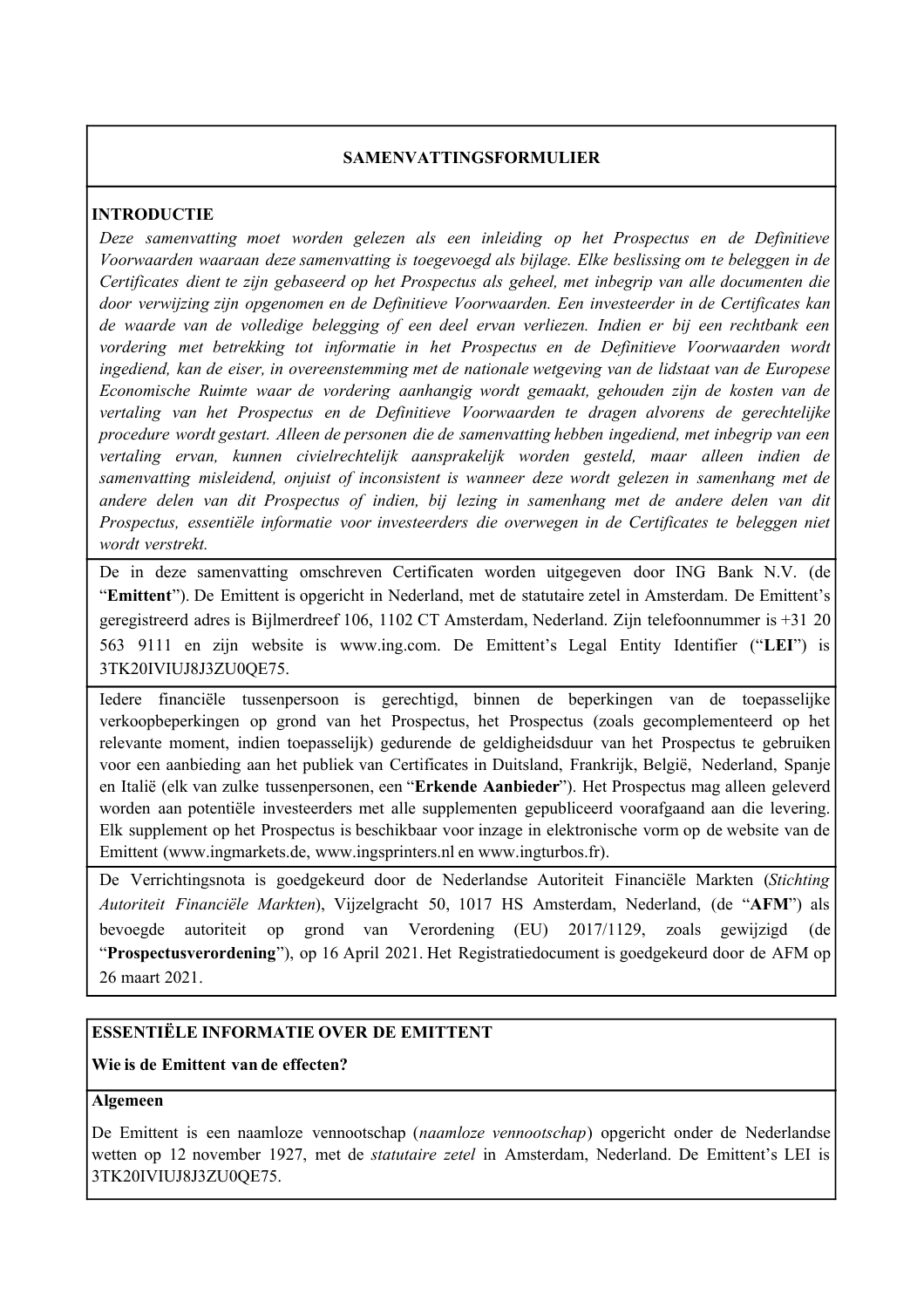De Emittent maakt deel uit van ING Groep N.V. (de "**ING Groep**"). ING Groep is de holdingmaatschappij van een breed scala aan vennootschappen (samen "**ING**" genoemd) die bankdiensten aanbieden om tegemoet te komen aan de behoeften van een brede klantenbasis. De Emittent is een volledige, niet-beursgenoteerde dochteronderneming van ING Groep en biedt momenteel retailbankactiviteiten aan particulieren, MKB-ondernemingen en mid-corporates in Europa, Azië en Australië, en wholesale bankactiviteiten aan klanten over de hele wereld, inclusief multinationale ondernemingen, overheden, financiële instellingen en supranationale organisaties. De Emittent is niet afhankelijk van andere entiteiten binnen de ING Groep.

# **Aandelenkapitaal en Preferente Aandelen**

Op de datum van het Registratiedocument, bedroeg het maatschappelijk kapitaal van ING Bank N.V. een miljard, acht honderd en acht miljoen euro (EUR 1.808.000.000) en was als volgt verdeeld:

- a. een miljard, vijf honderd en negenennegentig miljoen, negenhonderd en negenennegentig duizend, negenhonderdvijftig (1.599.999.950) gewone aandelen, elk met een nominale waarde van een euro en dertien cent (EUR 1,13); en
- b. vijftig (50) preferente aandelen, elk met een nominale waarde van een euro en dertien cent (EUR 1,13), verdeeld in zesentwintig (26) series, elk aangewezen met een ander letter, waarvan series A,B,D en E elk bestaan uit een (1) preferente aandeel, series F tot en met Y bestaan elk uit twee (2) preferente aandelen en series C en Z bestaan elk uit drie (3) preferente aandelen, elke serie preferente aandelen geldend als een separate categorie aandelen.

Het gestorte en geplaatste aandelenkapitaal bedroeg EUR 525 miljoen, bestaande uit 465 miljoen gewone aandelen en zeven preferente aandelen op 31 december 2020.

# **Raad van Commissarissen en Banking Bestuur**

ING Bank N.V. heeft een *two-tier* systeem, bestaande uit een Raad van Commissarissen en een Banking Bestuur. De taak van de Raad van Commissarissen is het houden van toezicht op het beleid van het Banking Bestuur en de algemene gang van zaken binnen ING Bank N.V. en het assisteren van het Banking Bestuur middels het verlenen van advies. Het Banking Bestuur is verantwoordelijk voor de algemene gang van zaken binnen ING Bank N.V.

Op de datum van het Registratiedocument, zijn de Raad van Commissarissen en het Banking Bestuur als volgt samengesteld;

Raad van Commissarissen: G.J. (Hans) Wijers (voorzitter), A.M.G. (Mike) Rees (vice-voorzitter), J. (Juan) Colombás, M. (Mariana) Gheorghe, M. (Margarete) Haase, L.J. (Lodewijk) Hijmans van den Bergh, H. (Herman) Hulst, H. (Harold) Naus en H.W.P.M.A. (Herna) Verhagen.

Management Board Banking: S.J.A. (Steven) van Rijswijk (CEO), T. (Tanate) Phutrakul (CFO), L. (Ljiljana) Cortan (CRO), P. Abay (Pinar), A. (Andrew) Bester, A. (Aris) Bogdaneris, R. (Ron) van Kemenade (CTO) en R.M.M. (Roel) Louwhoff<sup>1</sup> (COO).

<sup>1</sup> Roel Louwhoff zal vanaf 1 augustus 2021 terugtreden als lid van de Management Board Banking en per 1 november 2021 ING verlaten.

# **Wettelijke Auditor**

Op de dag van het Registratiedocument is, KPMG Accountants N.V. (de "Wettelijke Accountant"), gevestigd in Amstelveen, Nederland, met als adres Laan van Langerhuize 1, 1186 DS Amstelveen, Nederland, de onafhankelijke accountant van de Emittent.

# **Wat is de essentiële financiële informatie van de Emittent?**

**Belangrijke Geconsolideerde Cijfers ING Bank N.V.**(1)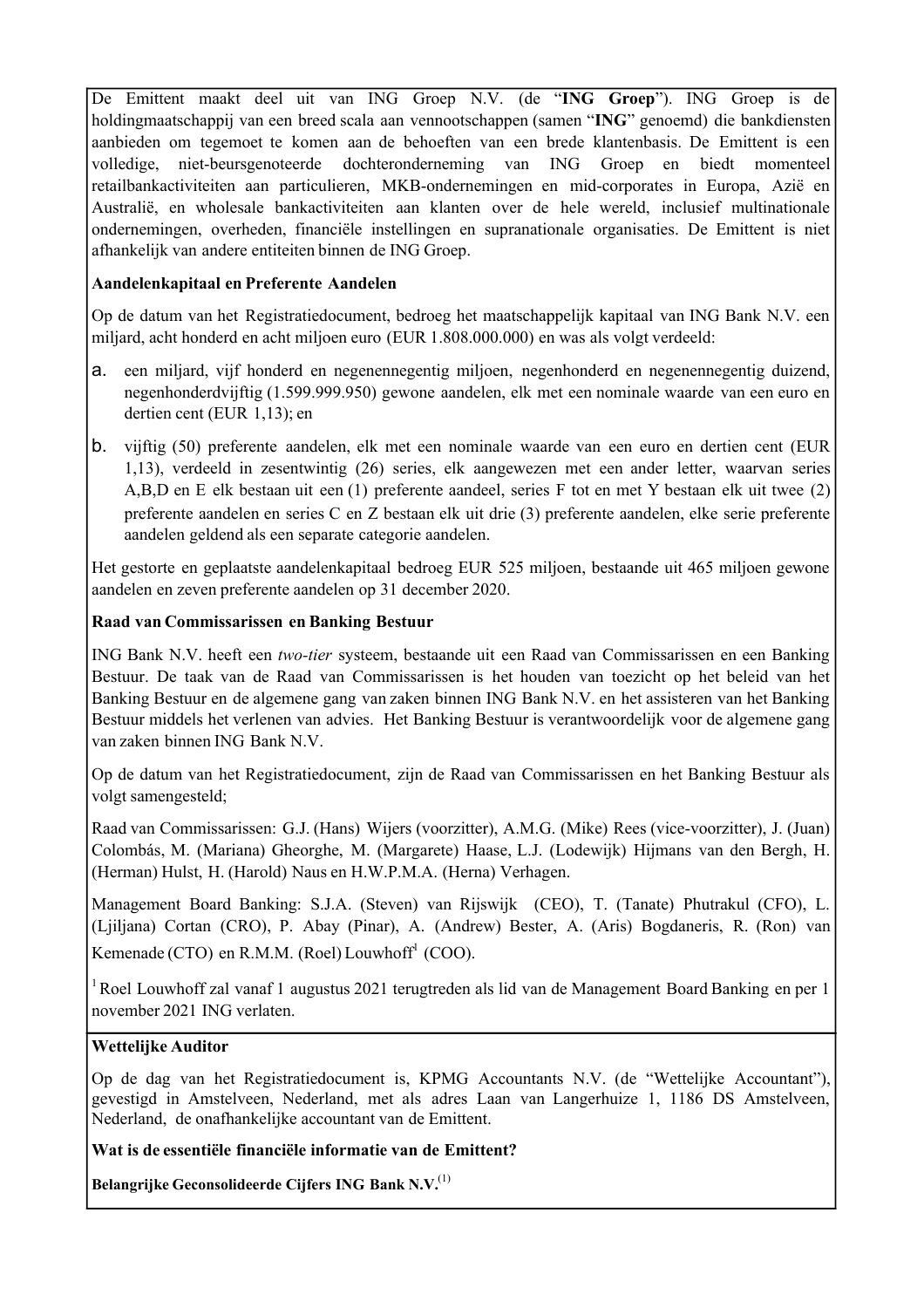| (EUR miljoenen)                                 | 2020    | 2019    |  |
|-------------------------------------------------|---------|---------|--|
| Balans <sup>(2)</sup>                           |         |         |  |
| Totaal activa                                   | 937,379 | 891,910 |  |
| Total eigen vermogen                            | 48,697  | 47,817  |  |
| Stortingen and geleende middelen <sup>(3)</sup> | 776,809 | 734,957 |  |
| Leningen en voorschotten                        | 598,306 | 611,907 |  |
| Resultaten <sup>(4)</sup>                       |         |         |  |
| Totaal omzet                                    | 17,645  | 18,295  |  |
| Operationele kosten                             | 11,160  | 10,343  |  |
| Toevoegingen aan kredietvoorzieningen           | 2,675   | 1,120   |  |
| Resultaat voor belastingen                      | 3,810   | 6,831   |  |
| Belastingen                                     | 1,317   | 1,889   |  |
| Nettoresultaat (voor minderheidsbelangen)       | 2,493   | 4,942   |  |
| Toerekenbaar aan Aandeelhouders van             | 2,415   | 4,843   |  |
| moederbedrijf                                   |         |         |  |
| Ratio's (in procent.)                           |         |         |  |
|                                                 |         |         |  |
| BIS ratio <sup>(5)</sup>                        | 18.96   | 17.90   |  |
| Tier-1 ratio $^{(6)}$                           | 15.90   | 15.14   |  |

Opmerkingen:

(1) Deze cijfers zijn afgeleid uit de geconsolideerde jaarrekeningen van ING Bank N.V. aangaande de boekjaren geëindigd op 31 december 2020 en 2019.

(2) Op 31 december.

(3) Cijfersinclusief Banken en Schuld effecten.

(4) Voor het jaar eindigde 31 december.

(5) BIS ratio = BIS-kapitaal als een percentage van Risk Weighted Assets (vanaf het jaar 2015 gebaseerd op Basel III gefaseerd).

(6) Tier 1 ratio = Beschikbare Tier 1-kapitaal as a percentage of Risk Weighted Assets.

Verdere informatie over de financiën van de Emittent is beschikbaar in het Registratiedocument.

# **Wat zijn de voornaamste risico's specifiek voor de Emittent?**

Bij het aankopen van de Certificaten, veronderstellen investeerders het riciso dat de Emittent insolvent kan worden of anderszins niet alle verschuldigde betalingen op grond van de Certificates kan nakomen. Er is een breed spectrum van factoren die individueel of gezamenlijk kunnen leiden tot het feit dat de Emittent niet in staat is om de verschuldigde betalingen na te komen. Het is niet mogelijk om alle dergelijke factoren te identificeren of vast te stellen welke factoren zich hoogstwaarschijnlijk zullen voordoen, omdat de Emittent wellicht niet bewust is van alle relevante factoren en bepaalde factoren die hij momenteel als niet materieel beschouwd alsnog materieel kunnen worden door het zich voordoen van gebeurtenissen die buiten zijn macht liggen. Omdat de Emittent deel uitmaakt van een financiële dienstverlener die wereldwijd zaken doet, zullen de omzet en de winst van de Emittent beïnvloed worden door de volatiliteit en kracht van de economische, zakelijke, liquiditeits-, financierings- en kapitaalmarktomgevingen specifiek voor de geografische regio's waar het activiteiten heeft. De voortdurende turbulentie en volatiliteit van dergelijke factoren hebben een negatieve invloed gehad en kunnen een negatieve invloed blijven hebben, op de rentabiliteit en de liquiditeit van de activiteiten van de Emittent.

De Emittent heeft een aantal specifieke factoren geïdentificeerd die een negatieve invloed kunnen hebben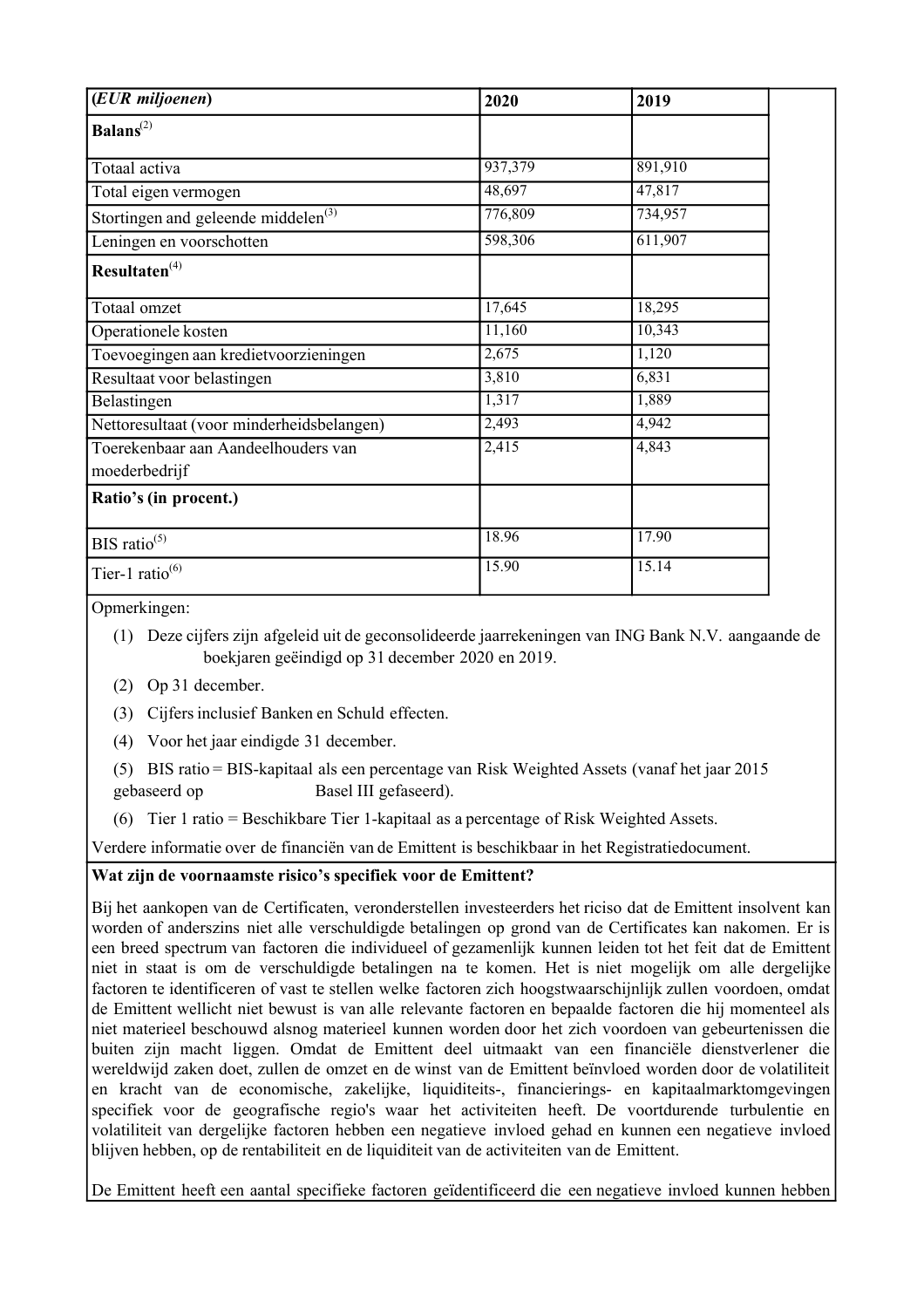op de activiteiten en de mogelijkheid om openstaande betalingen te doen onder de Certificates. Deze factoren zijn onder andere:

- voortdurend risico van opleving van turbulentie en lopende volatiliteit op de financiële markten en de economie in het algemeen
- negatieve omstandigheden op de kapitaal- en kredietmarkten en veranderingen in regelgeving
- negatieve effecten van de COVID-19 pandemie  $\bullet$
- rentevolatiliteit en andere rentewijzigingen  $\bullet$
- volatiliteit van de rentevoet en andere wijzigingen van de rentevoet
- niet-naleving van wetten en/of regelgeving betreffende financiële diensten of financiële instellingen  $\bullet$
- onvermogen van de wederpartijen om hun financiële verplichtingen te vervullen  $\bullet$
- het falen van banken die binnen het bereik van de nationale compensatieregelingen vallen
- verlagingen of potentiële verlagingen van ratings  $\bullet$
- fouten in aannames die worden gebruikt om gedrag van de klant te modelleren bij de berekening van marktrisico's
- onvermogen om risico's met succes te beheren met afgeleide instrumenten
- bedrijfsmatige, operationele, regulatoire, reputationele- en andere risico's verband houdende met klimaatverandering
- $\bullet$ operationele risico's, zoals systeemontregelingen of uitvallen, inbreuken op de beveiliging, cyberaanvallen, menselijke fouten, veranderingen in operationele praktijken of inadequate controles
- claims van klanten die vinden dat ze misleid zijn of oneerlijk behandeld werden

# **ESSENTIËLE INFORMATIE OVER DE EFFECTEN**

# **Wat zijn de hoofdkenmerken van de effecten?**

De Certificates zijn open ended beleggingsinstrumenten met onbepaalde looptijd en zijn aangewezen als "**Certificates Met Onbepaalde Looptijd**" in de zin van het Programma, welke kunnen worden uitgevoerd door de Certificate-houder,. De Certificates kunnen worden beëindigd door de Emittent en kunnen automatisch worden beëindigd indien het Onderliggende (zoals hieronder gedefinieerd) een vooraf bepaald niveau bereikt (een "**Stop Verliesgebeurtenis**")

De Serienummer van de uitgifte is 182489. De ISIN Code van de uitgifte is DE000NG4Z6P6. De WKN Code van de uitgifte is NG4Z6P.

Bepaalde gebruikelijke beperkingen op aanbiedingen, verkoop en levering van Certificates en voor de verdeling van aanbiedingsmateriaal in de Verenigde Staten, de Europese Economische Ruimte, België, Duitsland, Italië, Luxemburg, Nederland, Polen, Spanje en het Verenigd Koninkrijk zijn van toepassing.

# **Status**

De Certificates zullen niet-gesecureerde en niet-achtergestelde verplichtingen van de Emittent vormen en zullen rangschikken: onderling *pari passu* en (behoudens voor bepaalde door de wet geprefereerde vorderingen) gelijk met alle andere niet-gesecureerde en niet-achtergestelde verplichtingen van de Emittent die van tijd tot tijd uitstaan, behoudens anders bepaald door de wet.

# **Belastingen**

De Emittent is niet aansprakelijk voor of anderszins verplicht tot betaling van enige belasting, heffing, inhouding of andere betaling die mogelijk voortvloeit uit het eigendom, overdracht, uitoefening of handhaving van enig Certificate en alle betalingen gedaan door de Emittent zijn onderhevig aan belasting, heffing of inhouding of andere betaling die mogelijk moet worden gedaan, ingehouden of afgetrokken.

# **Toepasselijk recht**

Op de Certificates is Nederlands recht van toepassing en de Certificates worden uitgelegd in overeenstemming met Nederlands recht.

# **Optionele opzegging**

De Certificates kunnen worden beëindigd door de Emittent na een Emittent Call en kunnen ook worden uitgeoefend door Certificate-houders op bepaalde data, en in elk geval, na kennisgeving.

**Uitgifteprijs op de Trade Date:** EUR 26.01.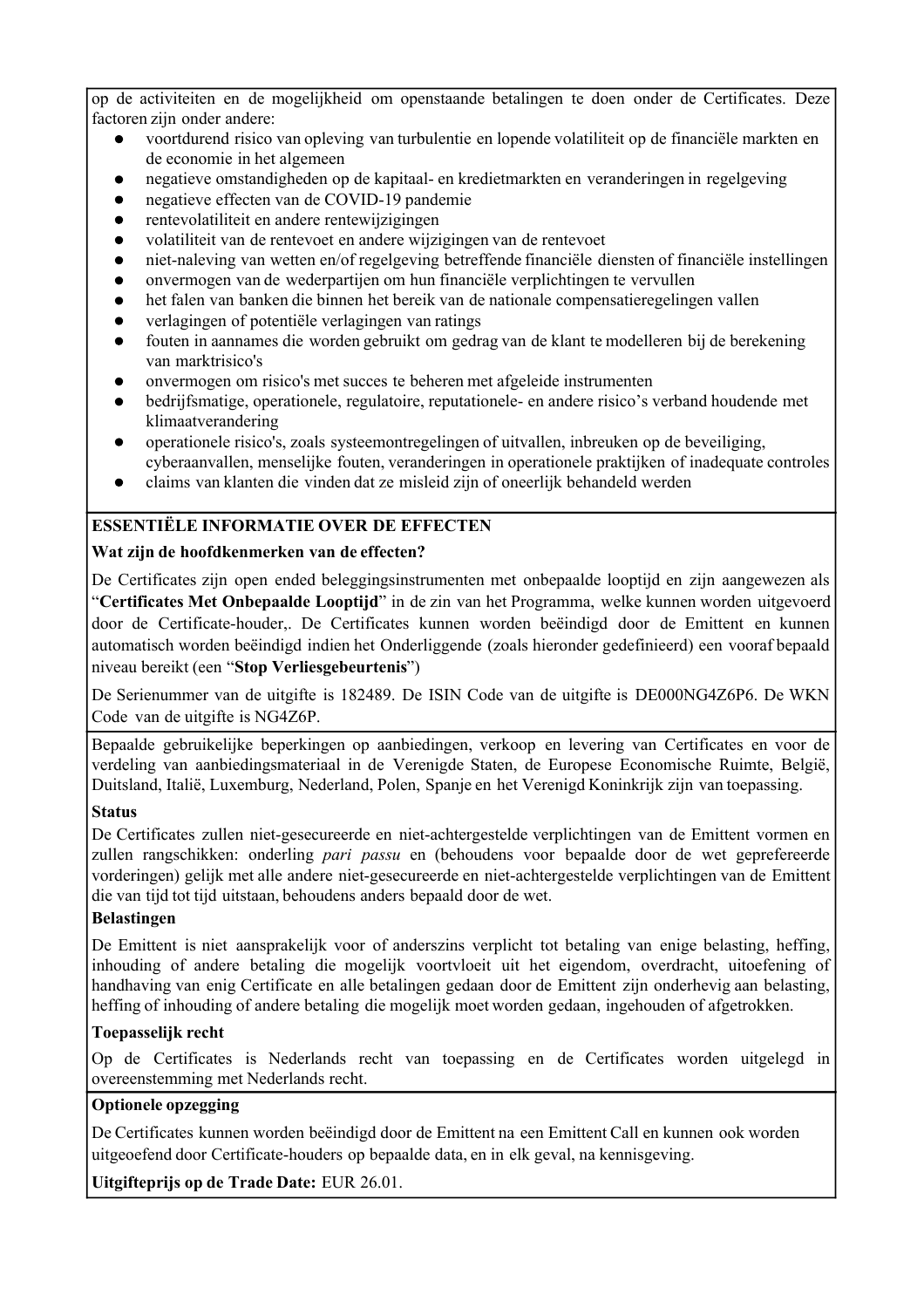#### **Rente**

Niet van toepassing. De Certificates zijn niet rentedragend.

# **Aflossing, de vervaldatum, afschrijving en terugbetalings-procedures**

Elke uitgifte van Certificates zal de houder daarvan het recht geven (bij correcte uitoefening en onderhevig aan certificatie wat betreft niet-Amerikaans economisch eigendom) een (eventueel) geldbedrag te ontvangen berekend in overeenstemming met de relevante voorwaarden.

# **Vertegenwoordiger voor de houders van schuldpapieren**

Niet van toepassing.

# **Substitutie**

De Emittent kan, zonder de toestemming van de Certificate-houders, worden vervangen door een directe of indirecte 100% dochteronderneming van de Emittent als hoofdschuldenaar met betrekking tot de Certificates onder de omstandigheden en voorwaarden die zijn uiteengezet in de toepasbare algemene voorwaarden.

# **Short Certificates**

De Certificates zijn Short Certificates

"**Short Certificates**" zijn certificates die ontworpen zijn om de investeerder de mogelijkheid te geven te profiteren van dalende markten door het Onderliggende te volgen op een omgekeerde manier. Als de waarde van het Onderliggende daalt, zal de waarde van het certificate naar verwachting stijgen, onderhevig aan de kosten van de financiering verstrekt door de Emittent, bewegingen in enige toepasselijke wisselkoersen en enige onkosten. Het verschil tussen een Short Certificate en een gewoon certificate of een directe investering in de Onderliggende is dat in het geval van een Short Certificate, het vereiste investeringsbedrag om dezelfde omgekeerde participatiegraad te geven in het Onderliggende gewoonlijk aanzienlijk lager is.

## **Hoe wordt de waarde van de belegging beïnvloed door de waarde van het/de onderliggende instrument(en)?**

Certificates volgen het Onderliggende op een lineaire manier op basis van een onbepaalde looptijd. Het benodigde investeringsbedrag voor een Certificate om dezelfde participatiegraad te geven in het Onderliggende als een directe investering in het Onderliggende is aanzienlijk minder. Daarom is het winstpercentage als het Onderliggende daalt en het verliespercentage als het Onderliggende stijgt, hoger bij Certificates dan bij een directe investering in het Onderliggende.

# **Wat is de verstrijkings- of vervaldatum van de afgeleide effecten?**

De Certificates zijn open ended beleggingsinstrumenten zonder bepaalde looptijd of vervaldatum, welke kunnen worden uitgeoefend door Certificate-houders op een uitoefeningsdatum na kennisgeving . De Certificates kunnen worden beëindigd door de Emittent na kennisgeving en kunnen automatisch worden beëindigd na een Stop Verliesgebeurtenis .

# **Wat is de afwikkelingsprocedure voor de effecten?**

De Certificates worden gecleard door (en betalingen met betrekking tot de Certificates zullen dan ook worden gedaan in overeenstemming de regels van) Clearstream Banking AG, Eschborn (Clearstream, Frankfurt).

# **Hoe vindt de procedure van opbrengst van afgeleide effecten plaats?**

Elke uitgifte van Certificates zal de houder daarvan recht geven (bij correcte uitoefening en onderhevig aan certificatie wat betreft niet-Amerikaans economisch eigendom) op een (eventueel) geldbedrag op de toepasselijke afwikkelingsdatum, berekend aan de hand van de waarde van het Onderliggende en onderhevig aan de aftrek van financieringskosten en onkosten.

Na een Stop Verliesgebeurtenis, keren de Certificates een bedrag uit bepaald aan de hand van de waarde van het Onderliggende op één of meer bepaalde dagen, met inachtneming van de certificate-aanspraak.

**Wat is de definitieve referentieprijs van het onderliggende?**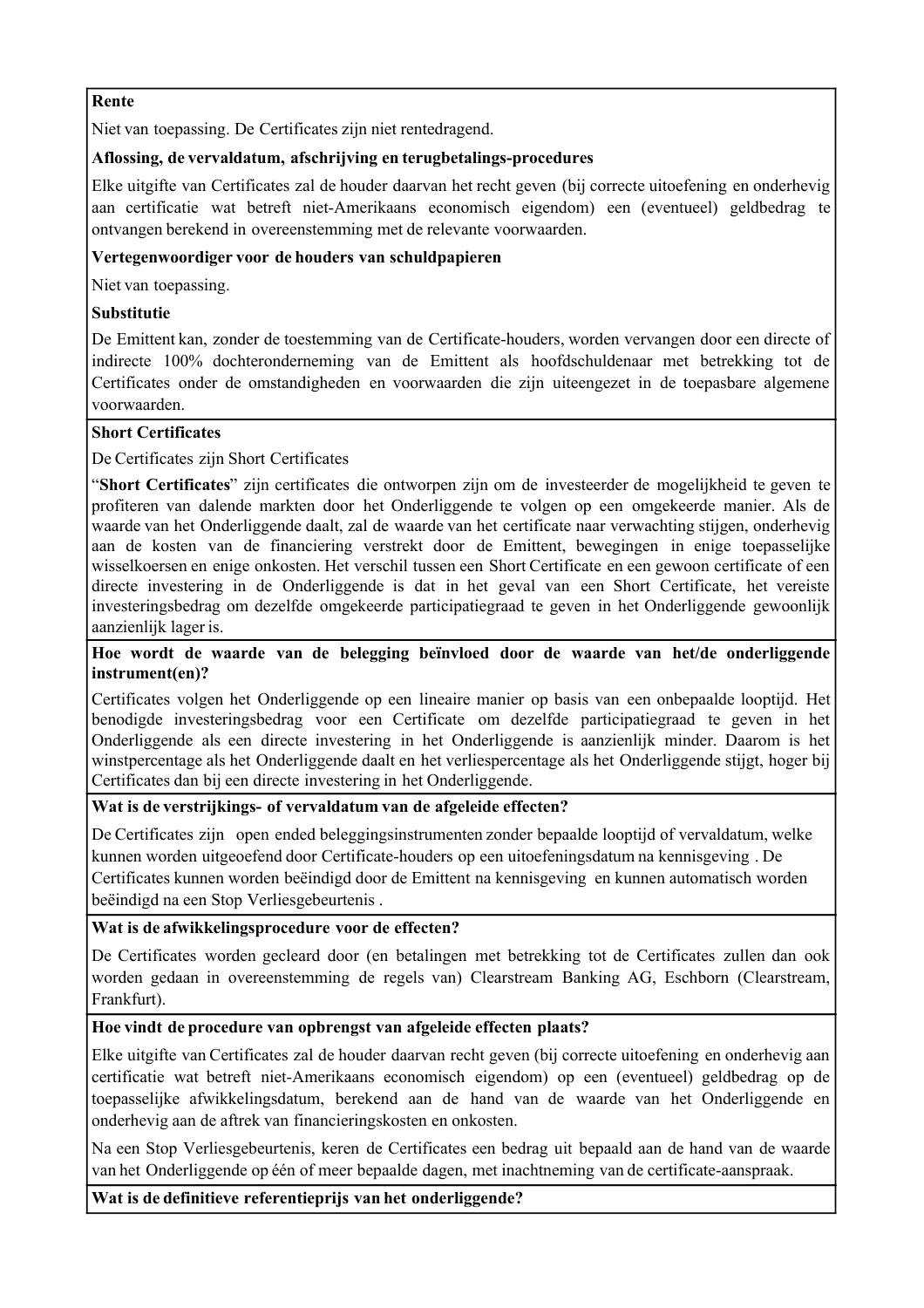De definitieve referentieprijs van het Onderliggende zal een bedrag zijn dat gelijk is aan de waarde van het Onderliggende op de relevante waarderingsdatum, bepaald door de Berekeningsagent, aan de hand van een openbaar beschikbare bron of door verwijzing naar de nominale waarde van het relevante Onderliggende.

# **Wat is het type van het onderliggende en waar kan de informatie over het onderliggende worden gevonden?**

De Certificates zijn gekoppeld aan een index(de "**Onderliggende**").

Informatie met betrekking tot de Certificates is beschikbaar via Bloomberg (Bloomberg code: DAX  $\langle$ Index $\rangle$ ).

# **Waar zullen de effecten worden verhandeld?**

Er werd een aanvraag ingediend door de Emittent (of in zijn naam) om de Certificates tot de handel toe te laten op de ongereglementeerde markt (Freiverkehr) van de Frankfurt Stock Exchange vanaf de uitgifte datum 20 January 2022.

# **Wat zijn de voornaamste risico's specifiek voor de effecten?**

- De Certificates kunnen worden beëindigd door de Emittent en kunnen automatisch eindigen als het Onderliggende een vooraf bepaald niveau bereikt. Investeerders in de Certificates moeten zich ervan bewust zijn dat hun gehele investering verloren kan gaan als het Onderliggende een ongewenst niveau heeft op moment van uitoefening of beëindiging, als relevant.
- Een kenmerk van Certificates is het stop-verlies welke, indien geschonden, zal resulteren in de vroegtijdige beëindiging van de relevante Certificates.
- De Certificates zijn Short die bepaalde risico's met zich meebrengen. "**Short Certificates**" zijn certificates die ontworpen zijn om de investeerder de mogelijkheid te geven te profiteren van dalende markten door het Onderliggende te volgen op een omgekeerde manier. Als de waarde van het Onderliggende daalt, zal de waarde van het certificate naar verwachting stijgen, onderhevig aan de kosten van de financiering verstrekt door de Emittent, bewegingen in enige toepasselijke buitenlandse wisselkoersen en enige onkosten.
- De Emittent kan, na kennisgeving aan Certificate-houders, de Maximum Gap Kosten verhogen wat nadelig kan zijn voor de waarde van de Certificates en de opbrengst daarvan.
- Mogelijk is er geen secundaire markt voor de Certificates. Ten gevolge moet de liquiditeit van de Certificates als een risico worden beschouwd. In het geval dat een dergelijke secundaire markt zich niet ontwikkelt, is het onwaarschijnlijk dat een investeerder zijn Certificates kan verkopen of kan verkopen tegen prijzen die hem een opbrengst opleveren die vergelijkbaar is met gelijksoortige investeringen die een secundaire markt hebben ontwikkeld.
- De Emittent en/of zijn aanverwanten kunnen transacties aangaan of andere activiteiten uitvoeren met betrekking tot het Onderliggende wat invloed kan hebben op de marktprijs, liquiditeit of de waarde van het Onderliggende en/of de Certificates op een manier welke nadelig kan zijn voor de belangen van de Certificate-houders.
- De Certificates brengen geen belang mee in het Onderliggende voor de investeerders. De Emittent kan ervoor kiezen het Onderliggende of enige derivaten gekoppeld aan het Onderliggende niet aan te houden.
- De waarde van het Onderliggende, zoals gebaseerd op welke beurs dan ook, mag niet de waarde van opgelopen rente reflecteren. In dergelijke omstandigheden, waar elk verschuldigd bedrag in het licht van de Certificates is vastgesteld door verwijzing naar de waarde van het Onderliggende op de beurs, zal een dergelijk bedrag niet de waarde van elke opgelopen rente reflecteren in het licht van het Onderliggende.
- De Berekeningsagent kan aanpassingen maken als gevolg van bepaalde corporate actions die het Onderliggende beïnvloeden. Bij het maken van zulke aanpassingen heeft de Berekeningsagent aanzienlijke beoordelingsvrijheid en is mogelijk onderhevig aan belangenverstrengelingen.